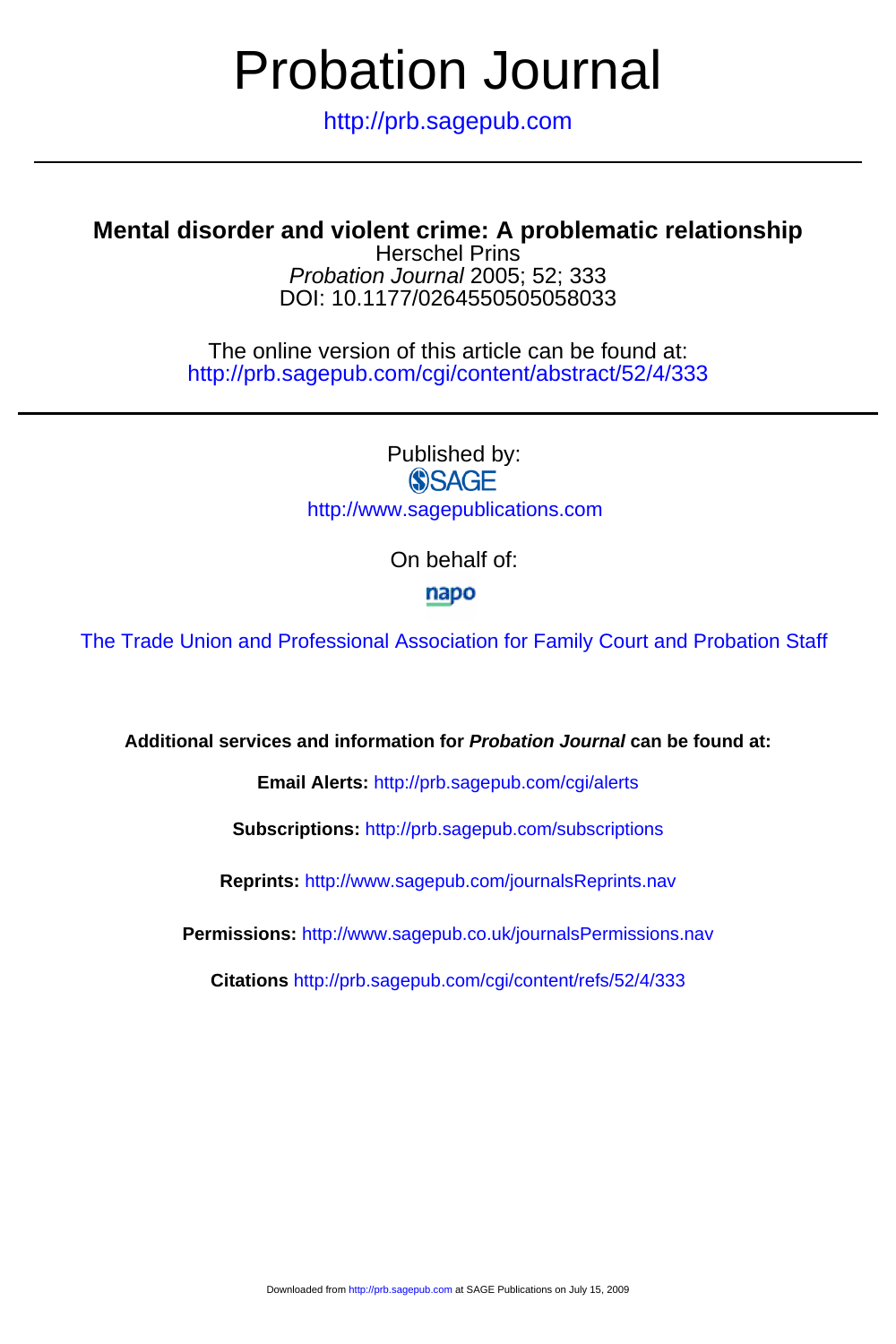## **Article**

# Probation Journal

#### The Journal of Community and Criminal Justice

Copyright © 2005 NAPO Vol 52(4): 333–357 DOI: 10.1177/0264550505058033 www.napo.org.uk http://prb.sagepub.com

## **Mental disorder and violent crime: A problematic relationship**

#### **Herschel Prins,** Universities of Loughborough and Birmingham

Abstract This article discusses the problems inherent in demonstrating the relationships between mentally-disordered states and crimes of violence. Particular mental states are selected, somewhat arbitrarily, for this purpose. The article argues that such relationships also need to be considered against current social concerns with public protection and risk prevention in the light of media influences. Practice concerns are addressed throughout the article.

Keywords media influence and 'moral panics', mental disorder, practice implications, public protection, violence

'Methink'st thou art a general offence, and Every man should beat thee.'

(*All's Well that Ends Well*, Act II, Sc. iii)

## **Introduction**

The title of the original request for this article was expressed as 'Mental Health and Violence'. For a number of reasons I considered this proposed title would present certain problems. First, the words 'health' and 'violence' were somewhat too broad, and might be used to cover all manner of behaviours which could not readily be encompassed within the word limits of even a comparatively substantial article. I suggested, therefore, that it be changed to that now adopted. Second, even this change is not without a number of difficulties. For example, mental 'disorder' could be interpreted as covering only those disorders categorized in current mental health legislation, these being defined in the Mental Health Act 1983 as mental illness, mental impairment, severe mental impairment, and psychopathic disorder. It should be noted here that mental illness is not further defined in the 1983 Act; it is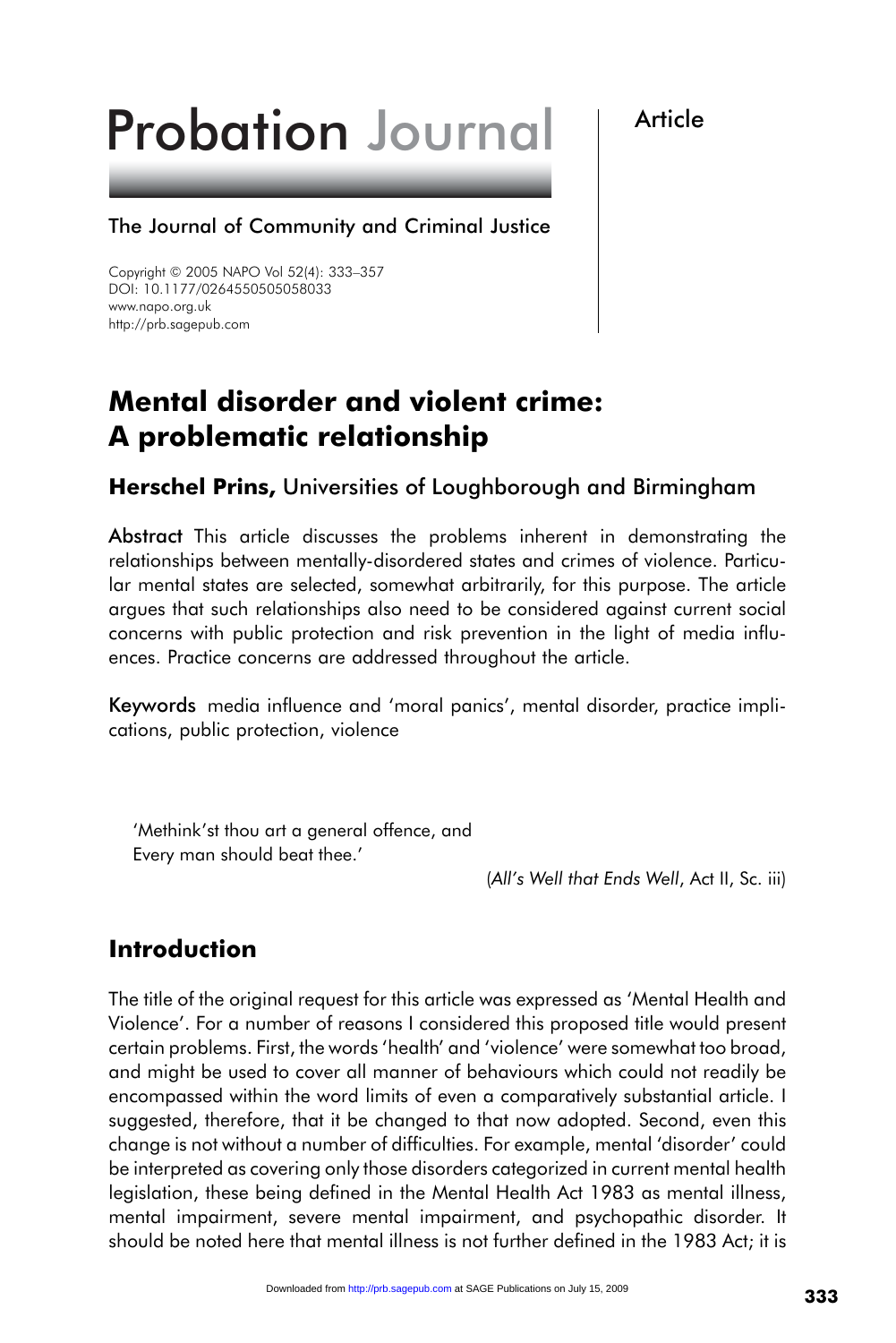usually taken to cover the more severe mental illnesses (such as affective disorders and the various presentations of schizophrenia). And psychopathic disorder remains a minefield of interpretation and disposal. The second draft Mental Health Bill now before Parliament will, if it passes into law, significantly change the definitional status of some of these conditions. Third, there are a number of behaviours that would not necessarily bring individuals within the strict criteria for compulsory admission under the mental health legislation. For this reason it is probably preferable to refer to mental 'disturbance'. However, because mental disorder is the commonly used term I shall use it, whilst remaining aware of its limitations. Fourth, I then considered that the word 'violence' standing alone was too non-specific and preferred 'violent crime'. This was because there are acts that can be adjudged as violent but not necessarily as criminal. For the purposes of this article, violent crimes are to be regarded as those 'involving the exercise of physical force so as to injure or damage persons or property' (Archer and Browne, 1989: 3). This is satisfactory up to a point, since it enables us to consider homicide in its various forms, non-fatal assaults (such as GBH) and the destruction of property by fire (arson). But even this definition has its limitations. For example, should serious sexual assaults (such as female and male rape) and indecent assaults be regarded as sexual or violent offences? The recently introduced Criminal Justice Act 2003 (notably Chapter 5) seems to support the view that such offences should be treated as crimes of violence for custodial sentencing and post-custodial sentence supervision. Strictly speaking, our list could be broadened to include offences such as aggravated burglary, terrorism and riotous behaviour. Some offences may not include direct physical assault, but induce considerable fear. For example, unwelcome attentions, such as harassment by stalking, would do so; for this reason I have devoted some attention to this recently 'discovered' crime (see Purcell et al., 2004). In this preliminary consideration of the arbitrariness of inclusion/exclusion we should also remind ourselves of a degree of serendipity in these matters. A serious physical assault may end up as a non-intentional homicide if, say, the victim was frail, had a thin skull or there were delays in the arrival of the emergency services. Some sexual offences, not regarded as violent, may still engender considerable fear, as for example in the cases of (indecent) 'exposure' as redefined in Section 66 of the Sexual Offences Act of 2003 (see Riordan, 1999). Readers of this journal will know that one needs to distinguish between the exposer ('flasher') who exposes at a distance and without erection (flaccid penis) from the exposer who adopts a very aggressive and confrontational position that just stops short of a sexual contact offence. This latter type of exposer is the one most likely to go on to commit a more serious sexual assault. Thus, the actual *modus operandi* of an index offence, or previous offences, may offer very important prognostic clues concerning the likelihood of future violence (see Prins, 2005, Chapters 6 and 8).

#### **'Folk devils and moral panics'**

Readers will also be well aware of some of the myths that surround both mental disorders (disturbances) and criminality, particularly violent criminality. I would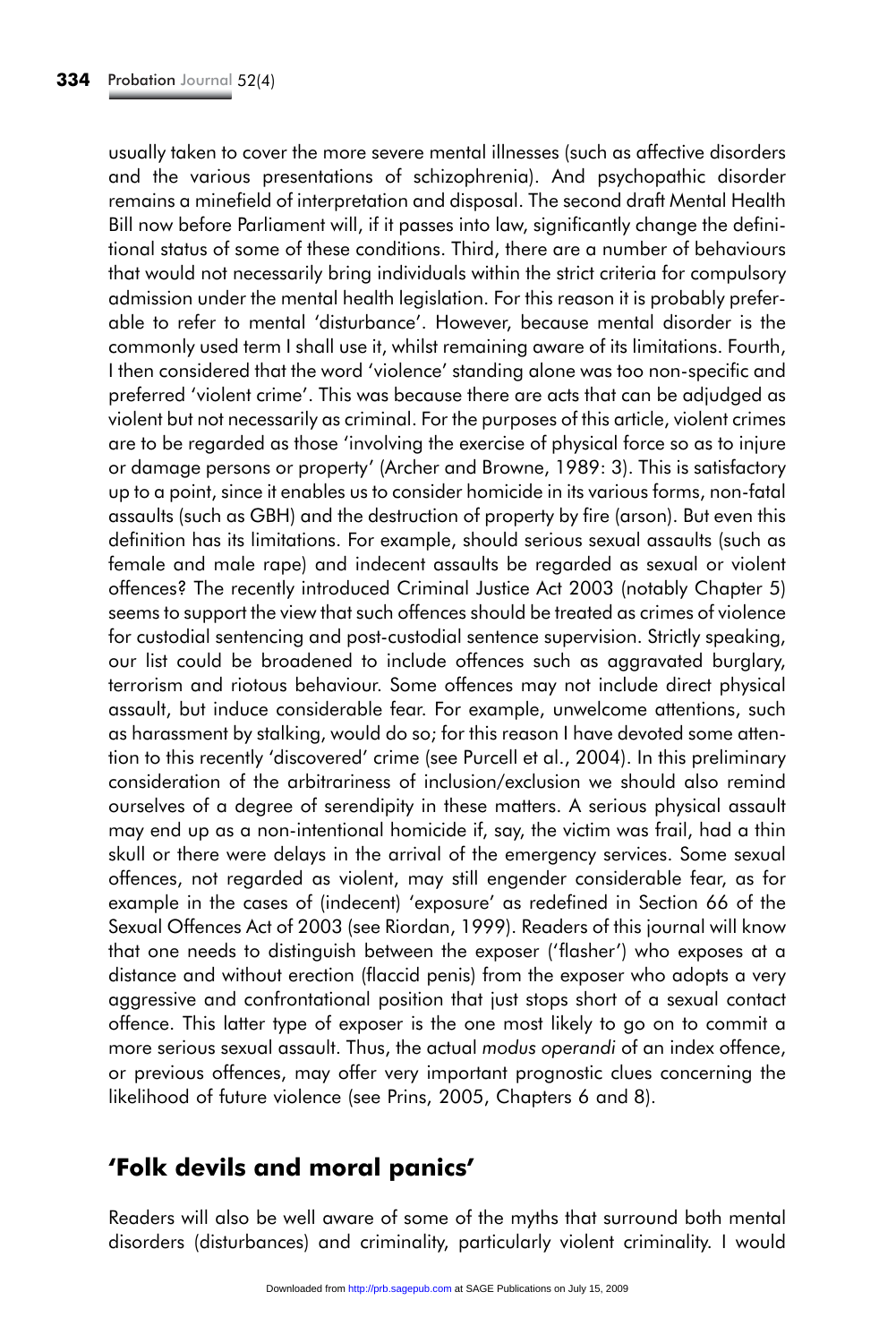suggest that in the case of mental disorder there are three types of myth that cause anxiety. The first concerns uncertainties as to the causes of such disorders. This uncertainty is described somewhat graphically by Othello when he says 'It is the very error of the moon; she comes too near the earth than she was wont and makes men mad' (Act V, Sc. ii). The second is our personal fear of madness as expressed by King Lear: 'O! Let me not be mad, not that sweet heaven; keep me in temper; I would not be mad!' (Act I, Sc. v). Third, there are our very real concerns about the intractability of some of the more serious mental disorders, as for example when Macbeth catechizes his wife's physician with his question 'Canst thou not minister to a mind diseas'd?' These myths have to be borne in mind by those of us who have to deal with the worrying combination of 'madness' and 'badness'; those adjudged by Lady Caroline Lamb as 'mad, bad, and dangerous to know' in her description of Byron (Lamb, 1812). Such irrational, yet understandable, fears give rise to the 'folk devils and moral panics' described so ably by the eminent sociologist Stanley Cohen (Cohen, 1972). Evidence for such phenomena can be seen in the media responses to the rare instances of homicides committed by those suffering from mental illness. There exists a common misunderstanding, shared by politicians and the general public alike, that there has been a marked increase in the number of homicides committed by mentally ill individuals. In the UK, Taylor and Gunn (1999) have provided substantial evidence that this is not the case. In fact, they noted an actual decrease. More recent studies by researchers in New Zealand (Simpson et al., 2004) and in Denmark (Kramp, 2004) have produced comparable findings for their own countries and in other jurisdictions. The frequent assertion by mental health campaigners and politicians that de-institutionalization has led to increased violent activity by mentally ill individuals has not been proven. Such assertions of concern have, no doubt, been responsible for the introduction of a recent (politically coined) diagnosis – Dangerous Severe Personality Disorder (DSPD). As I draft this article the press has added to the continuing clamour about so-called failures in community care, this time in the case of a former mental hospital patient who allegedly killed and seriously injured a number of randomly chosen victims in a London borough (see, for example, *The Independent*, 24 December 2004, p. 5). There is much to be said for regarding violence in all its manifestations as a health problem. In doing so we may avoid over-reaction (see WHO, 2002).

#### **Cause or association**

Further problems confront us when we endeavour to make connections between disturbed mental states and crime, both in general and more specifically in relation to violent crime. This is because the two phenomena are not directly comparable. Behaviours defined as crime may vary over historical time. For example, adult (now defined at 16) consenting male homosexual acts committed in private are now no longer defined as criminal acts; attempted suicide ceased to be an offence in the 1960s. Certain transgressions committed by juveniles have long-since been removed from criminal sanction. However, against this more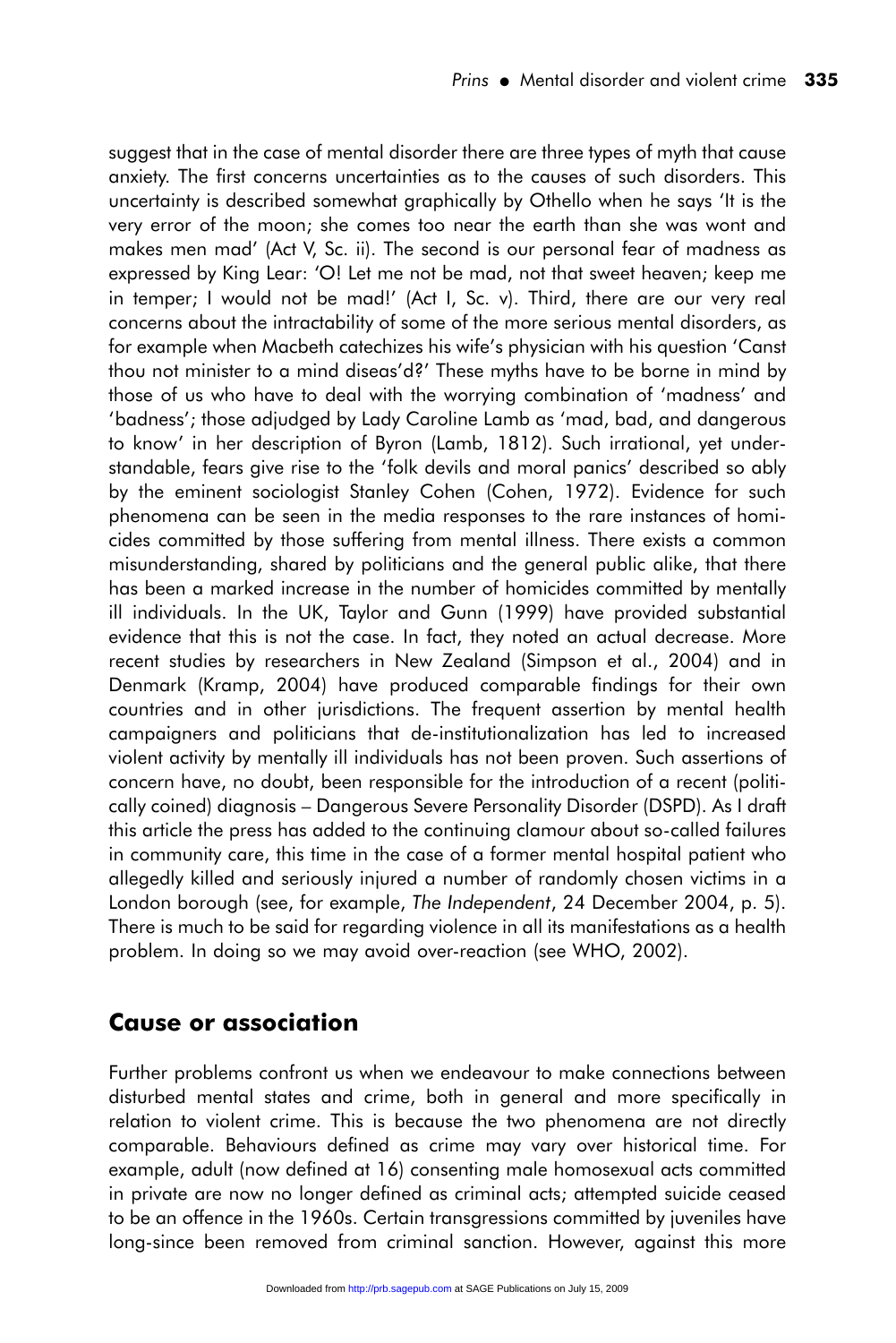'liberal' approach to criminality we need to note certain trends in the opposite direction. For example, in recent years we have seen a considerable increase in the legislation concerning the ingestion, possession and distribution of illicit drugs. We have also introduced highly controversial legislation that enables the detention without trial of alleged terrorists. And at the time of writing, an intransigent government seems determined to subvert the recent decision of the House of Lords that such detention is unlawful and contrary to human rights. The 'traffic' is therefore not all 'one-way'. It can be likened to a 'see-saw' moving up and down according to changes in society's views of lawful and unlawful behaviour. Similar problems arise when we come to determine what constitutes mental disorders (disturbances). There are those who consider that some mental illnesses do not even exist. For example, Professor Szasz is of the opinion that society all too often designates as 'illnesses' certain behaviours that merely affront society (Szasz, 1987, 1993). There are those who have taken the view that most mental illnesses are caused by social and familial pressures (see, for example, the work of Laing and Esterson, 1970). At the other end of the spectrum we have those who espouse a 'biological' causation. There appear to be some mental disorders that would merit such a causal explanation, for example some of the disorders of old age (dementias of one kind or another) and disorders produced by infections, injury or hormonal imbalance. Some forms of affective disorder (notably severe depression and manic disorders) and some schizophrenic illnesses could be categorized in this fashion, as can most forms of learning disability. The truth of the matter lies somewhere between 'biology' on the one hand and 'environment' on the other. Such an interplay is, of course, well known to those who study crime causation (see, for example, Gunn, 1977a and, more recently, Jones and Owen, 2004 and Rutter, 2005).

## **Classification of mental disorders (disturbances)**

See Table 1 for an outline classification of the main mental disorders. For the sake of brevity, some of the finer points of classification have been omitted. A more detailed account may be found in Prins (2005, Chapter 3). The two most important classificatory texts are *The Diagnostic and Statistical Manual of Mental Disorders* (APA, 2000) and *The ICD 10 – The International Classification of Mental and Behavioural Disorders* (WHO, 1992). Critical information and discussion may be found in one or other of the standard textbooks of psychiatry, a recent good example being the very comprehensive two-volume 2000-page work *The New Oxford Textbook of Psychiatry* (Gelder et al., 2000).

## **Epidemiological aspects**

It is difficult to provide precise figures for the numbers of people suffering from mental disorders. In the government publication *Modernising Mental Health Services* (Department of Health, 1998), it is suggested that depression in one form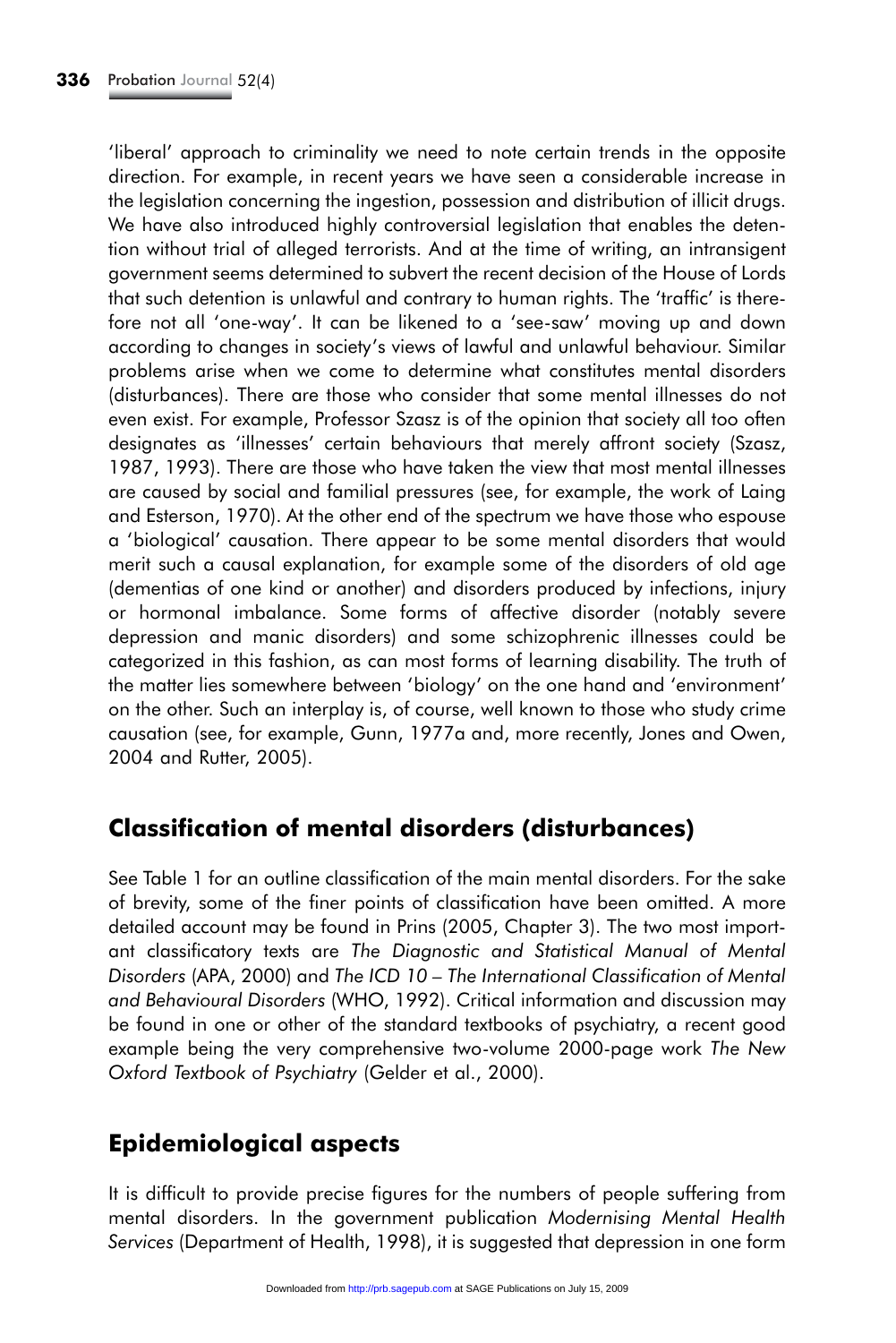| Main categories                                                                                        | Sub-categories                                                                                               |
|--------------------------------------------------------------------------------------------------------|--------------------------------------------------------------------------------------------------------------|
| The functional psychoses                                                                               | The affective disorders                                                                                      |
|                                                                                                        | Schizophrenic illnesses                                                                                      |
| The neuroses (psychoneuroses,                                                                          | Mild depression, anxiety states,                                                                             |
| neurotic reactions)                                                                                    | hysteria (hysterical reactions),<br>obsessive compulsive disorder                                            |
| Mental disturbance as a result of infection,<br>disease, metabolic and similar disturbance,<br>traumas | Including the epilepsies <sup><math>a</math></sup>                                                           |
| Mental disturbance due to the ageing<br>process                                                        | For example the dementias, certain<br>unusual psychiatric syndromes<br>('Eponymous' conditions) <sup>b</sup> |
| Abnormalities of personality (e.g. psychopathic<br>disorders; some sexual deviations)                  |                                                                                                              |
| Substance abuse (alcohol, other drugs, solvents)                                                       |                                                                                                              |
| Mental impairment (learning disability,<br>mental handicap, mental retardation) <sup>c,d</sup>         | Including chromosomal<br>abnormalities                                                                       |

#### **Table 1** An outline classification of mental disorders (disturbances)

<sup>a</sup> Strictly speaking the epilepsies are neurological disorders, but are included here because of their psychiatric and psychological consequences (sequelae).

b 'Eponymous' conditions, so-called after those who first identified them. This is common in both general medicine and psychiatry.

<sup>c</sup> The condition has been the subject of various names over historical time. Some of the older terms were highly pejorative (e.g. feeble-mindedness, idiocy, moral defectiveness).

<sup>d</sup> The classification given here could be slightly misleading, suggesting as it does that the disorders are discrete entities. This is not the case. Disorders may co-exist and such states are known as co-morbidity, leading to the need for dual diagnosis. The importance of this should never be overlooked. For example, a person showing signs of severe personality disorder may also have a depressive illness. An individual suffering from learning disability may develop a mental illness such as schizophrenia.

or another 'will affect nearly half of all women and a quarter of all men in the UK before the age of 70'. They quote from a major survey published in 1995 which showed that 'one in six adults aged 16–64 had suffered from some type of mental health problem in the week prior to being interviewed, the most common being "neurotic" conditions like anxiety and depression; and a very small proportion of the population – less than 1 per cent – had a more severe and complex psychotic mental illness, such as schizophrenia' (Sections 1.2–1.4). Such statistics can only provide a very rough indicator of the mental health of a nation. This is because there are likely to be not inconsiderable numbers of individuals suffering from a degree of mental disturbance/distress who do not present for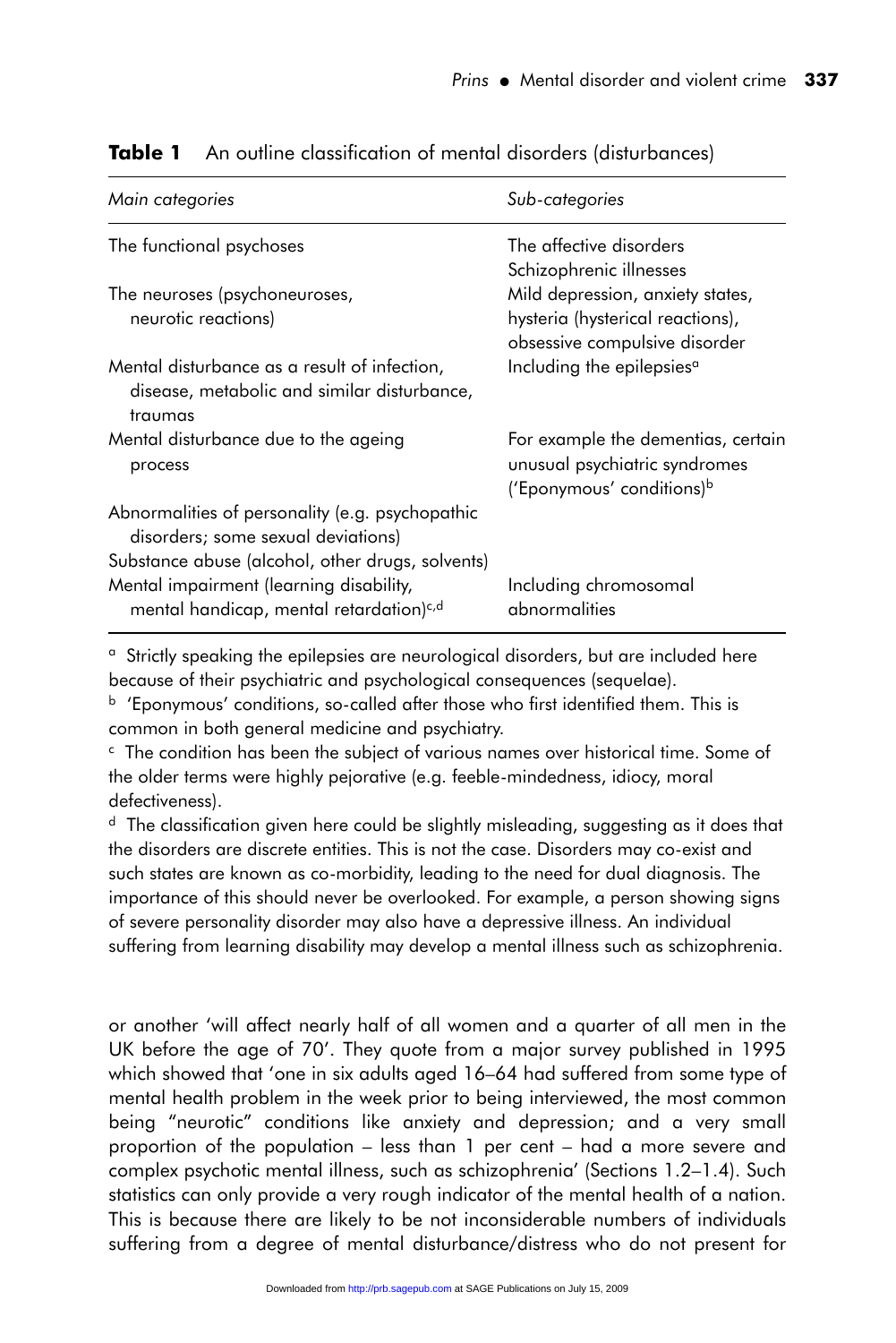treatment at either their general practitioner (the most likely first 'port of call') or at a hospital (unless acutely mentally unwell, suicidal, etc). What we do know is that the cost of mental disorders, both in terms of distress to the sufferers and their families and others close to them, is very considerable (Laurance, 2003). Much of it is 'hidden' from view and the figures we have only represent the 'tip' of the 'iceberg'. (Perhaps it is worth noting here that the same is true for the 'hidden' nature of much criminal activity; the 'iceberg' phenomenon is equally important in this respect.) Since we know that about one in three of the adult male population is likely to be convicted of a standard list offence (i.e. more serious) before the age of about 30, it is not surprising that there will be a number of offenders showing signs of mental disturbance of one kind of another. It is also not surprising that a disturbing number of offenders in remand and other prisons show signs of mental disturbance, sometimes to a serious and worrying degree (see Prins, 2005, Chapters 2 and 3 for recent research findings).

## **Affective disorders and violent crime**

From time to time, persons charged with a grave offence such as homicide are found to be suffering from severe depressive disorder at the time of the offence. West, in his study of cases of *Murder Followed by Suicide*, suggested that sufferers from such (psychotic) depression may:

become so convinced of the helplessness of their misery that death becomes a happy escape. Sometimes, before committing suicide, they first kill their children and other members of the family. . . . Under the delusion of a future without hope and the inevitability of catastrophe overtaking their nearest and dearest as well as themselves, they decide to kill in order to spare their loved ones suffering. (West, 1965: 6)

Schipkowensky also stressed the extent to which the 'patient feels his personality is without value (delusion of inferiority). His life is without sense, it is only [one of] everlasting suffering, and he feels he "deserves" to be punished for his imaginary crimes' (Schipkowensky, 1969: 64–65).

#### *Case Vignette 1*

*The Independent* (16 February 2002, p. 3) reports the case of a young mother who was found dead at the foot of a cliff in Scotland. It was said that she was suffering from severe post-natal depression. She was believed to have thrown her two children over the cliff and then killed herself. It was reported that she had a history of serious mental health problems.

#### *Case Vignette 2*

A young man had become severely depressed and was so convinced that the world was a terrible place in which to live that he attempted to kill his mother, his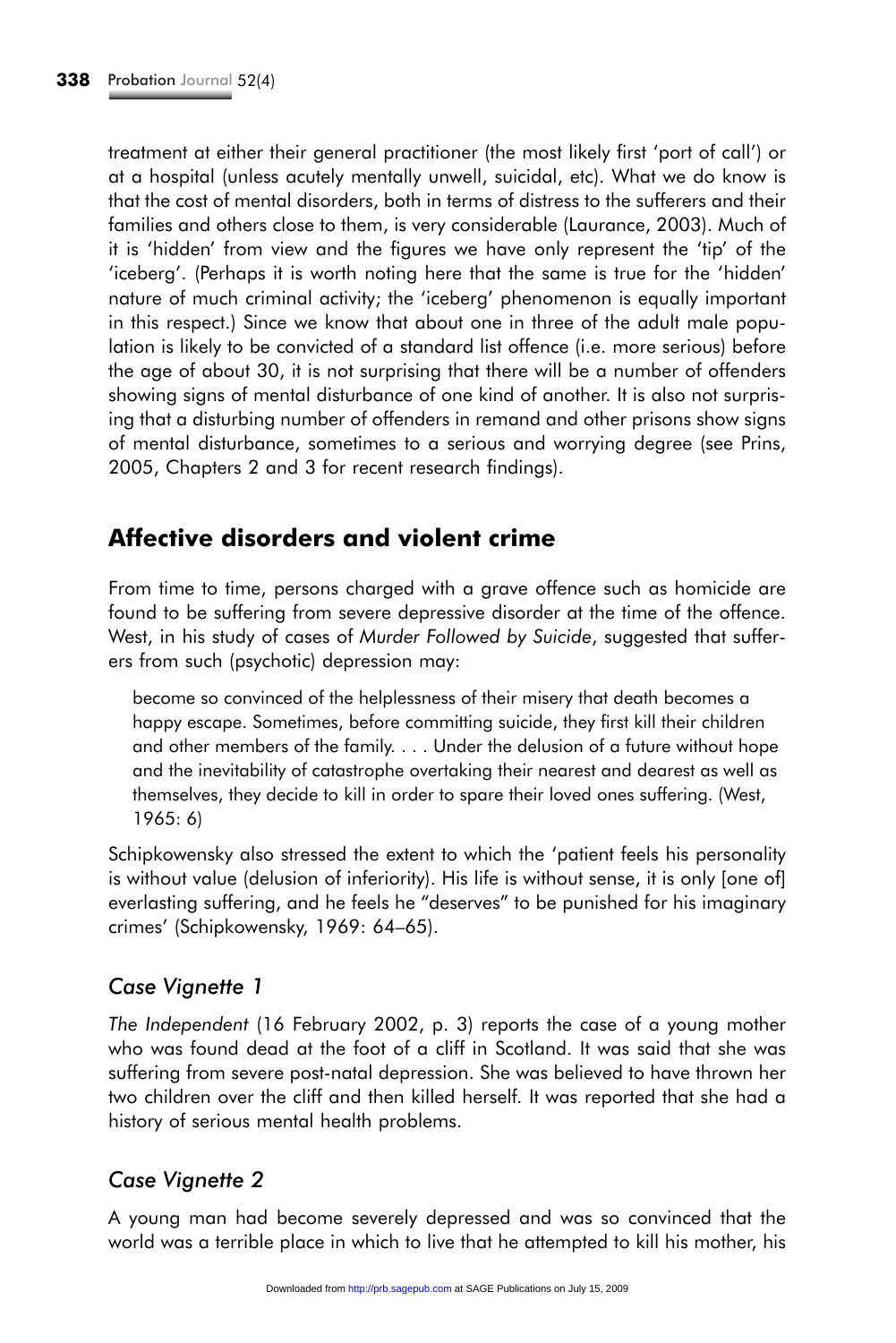sister and then himself. Only swift medical intervention saved all their lives. Following a court appearance, he was made the subject of hospital care; he responded well to treatment and made a good recovery.

Trying to estimate the extent and duration of a depressive illness and its relevance to serious offences such as homicide is very difficult. Gunn et al. (1978) put the position very clearly:

It is very difficult to establish *unless several helpful informants are available* whether a depressed murderer is depressed because he has been imprisoned for life, depressed because of the conditions in which he has been imprisoned, depressed by the enormity of his crime, or whether he committed murder because he was depressed in the first place. (p. 35, emphasis added)

The comment by Gunn et al. emphasizes the importance of the availability of a full social history of the offender and the circumstances in which the crime was committed, a task well within the province of the probation service.

A statement by Higgins is also very important:

Depression may result in serious violence, tension and pre-occupation building up over a protracted period and an assault committed in a state of grave psychological turmoil. The act itself might then act as a catharsis, the individual not afterwards appearing depressed nor complaining of depression *and the diagnosis then being missed*. (Higgins, 1990: 348, emphasis added)

#### **Hypomanic disorder and violent crime**

Hypomanic disorder is characterized by elevation of mood, ideas (delusions) of grandiosity, lack of insight, disinhibition (often sexual) and anger if frustrated in pursuit of the sufferer's aims. From time to time, persons may come to the attention of the courts because of their outrageous, insightless and potentially dangerous behaviour. The following case vignette illustrates the nature of the condition.

#### *Case Vignette 3*

This concerned a car salesman in his twenties. He initially impressed his employer as a bright, energetic and very enthusiastic worker. However, it was not long before his ideas and activities took a grandiose and highly unrealistic turn. For example, he sent dramatic and exaggerated letters daily to a wide range of motor manufacturers. His behaviour began to deteriorate rapidly, he lost weight through not eating (he 'never had time') and he rarely slept. One night, in a fit of rage directed towards his 'unsympathetic' employer, he returned to the car showrooms, smashed the windows and did extensive damage to several very expensive cars. He appeared in court, was remanded for psychiatric reports, and was eventually hospitalized under the Mental Health Act.

The characteristics of this type of patient are worth re-emphasizing, since they justify the 'mental illness' label very clearly. They consider themselves to be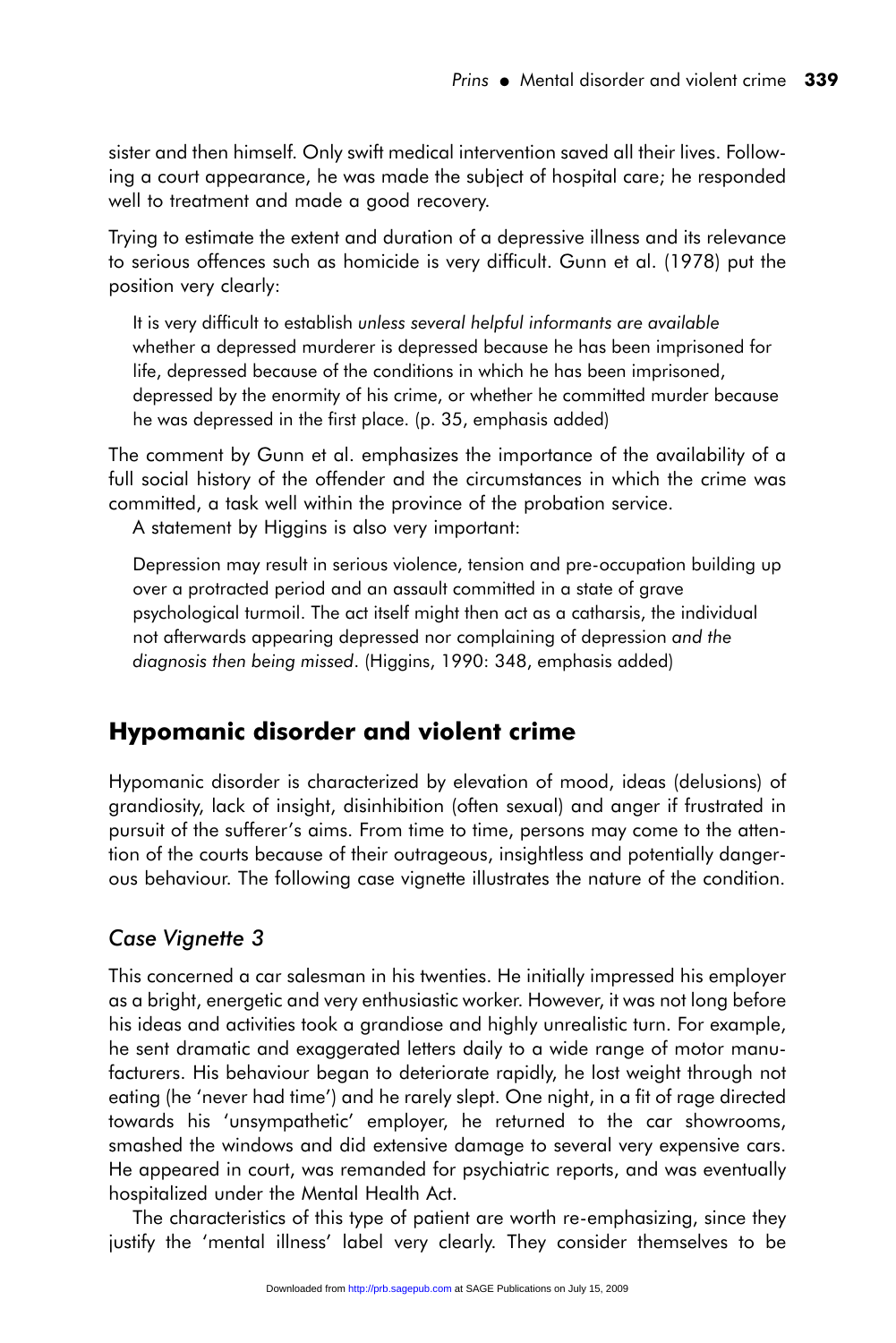omnipotent and become convinced that their wildest ideas are, in fact, entirely practical. Because there is no impairment of memory, they are capable of giving persuasive rationalized arguments and explanations to support their actions. It is important to stress that such persons are very difficult to treat without the use of compulsory powers, since they fiercely resist the idea that anything is wrong with them. However, though lacking insight, they can appear deceptively lucid and rational; it is this that makes their behaviour a very real risk to others. They can be not only hostile, but also physically aggressive to those they consider are obstructing them in their plans and activities. Persons in full-flight hypomanic states can be some of the most *potentially* dangerous people suffering from a clearly definable mental illness (see also Higgins, 1990).

#### *Schizophrenic illnesses*

At one time, it was customary to speak of schizophrenia in the singular; to some extent, this is still the case, but increasingly, the recognition that there are a variety of 'illnesses' within this term has led some to prefer the use of the word in the plural, or the use of the descriptive term the 'schizophrenias'.

There are disagreements concerning both the causes and classification of these illnesses. In brief, it is safe to suggest that environmental and social factors play a significant part in their onset and duration. However, there are certainly likely to be neuro-biochemical factors which may determine the onset and course of the illness in the first instance. In other words, a person may have an 'in-built' predisposition to develop the disorder which may be enhanced or precipitated by environmental stresses (see Murray et al., 2002).

The most important single characteristic feature of schizophrenic illness is the disintegration and, in some cases, apparent destruction of the personality. In the schizophrenic illnesses, we are dealing with what can best be regarded as a 'splintering' of the mind – the personality shatters and disintegrates into a mass of poorly-operating components rather than a neat division into two parts. The main signs and symptoms of the illnesses consist of:

- Disorders of thinking;
- Disorders of emotion;
- Disorders of volition;
- Psychomotor symptoms;
- Hallucinations.

(see Prins, 2005, Chapter 3 for details)

Over the years, psychiatrists and others (with varying degrees of agreement) have tended to classify the schizophrenic illnesses in the following fashion. I have simplified the classification but not, I hope, to the point of over-simplification. However, in practical terms, the divisions I list below are usually more complicated and not so clear-cut; readers should be aware of this. For example, I have not made reference above to those illnesses on the 'borderland' of schizophrenia such as the socalled 'schizo-affective' disorders where, as the term implies, the sufferer may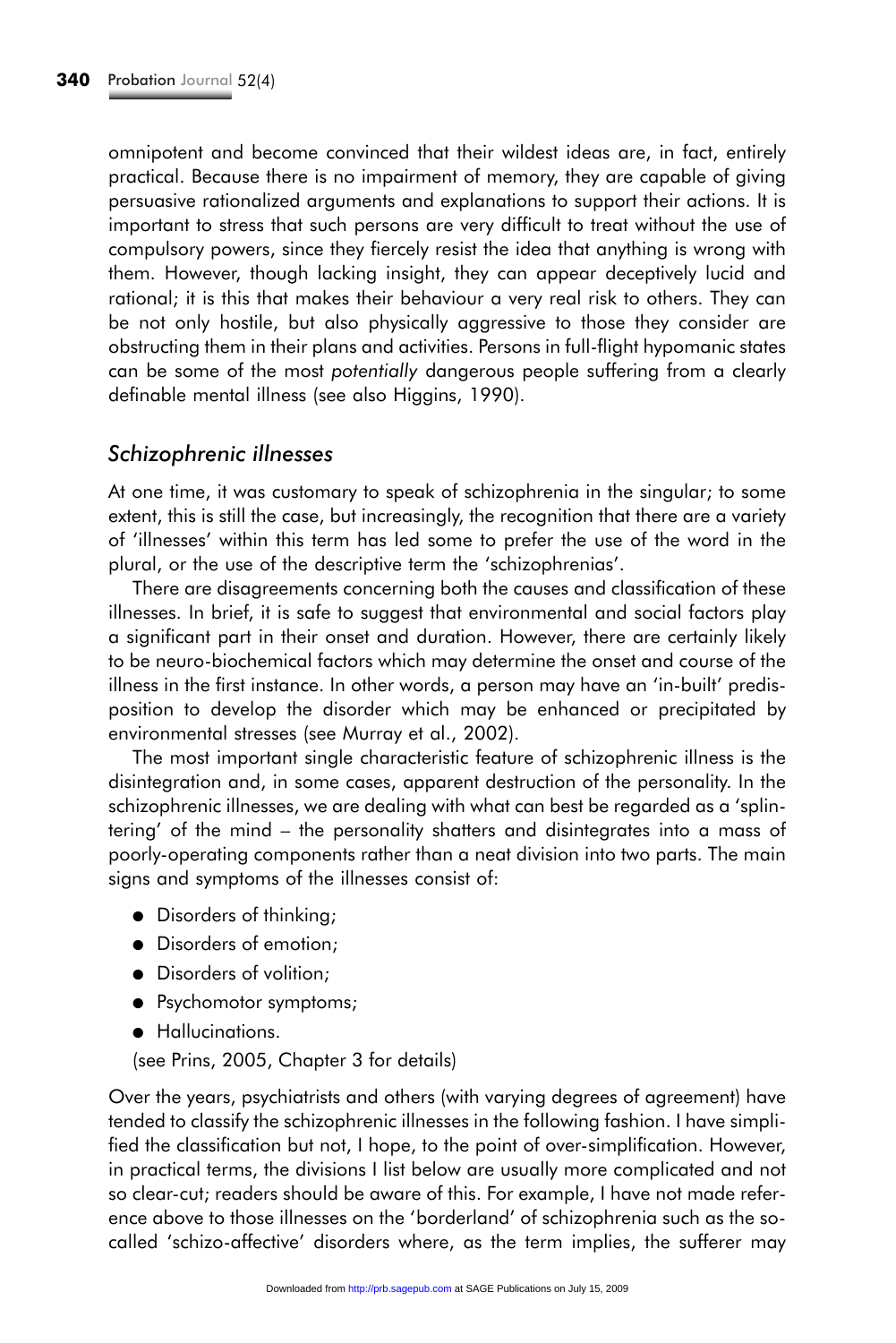demonstrate signs and symptoms of both a schizophrenic and an affective (depressive) disorder. It is also very important to recognize that some of the signs and symptoms of schizophrenic illness can be present in other disorders, including certain organic conditions and alcohol or drug induced psychoses. Such 'comorbidity' is very important.

- *Simple schizophrenia*. In these cases, the onset appears to be fairly gradual, occurs in early adult life and is so insidious that the initial signs and symptoms may not be recognized by those near to the sufferer. Social behaviour is impoverished and the emotions appear to be 'blunted' or shallow. The course of the illness and its lengthy duration may gradually 'wear away' the personality, involving a schizophrenic 'process' of steady deterioration in which social functioning is seriously impaired. Such warning signs may be missed by the unwary observer.
- *Hebephrenic schizophrenia* (from the Greek 'youthful'). The onset, which occurs most frequently in late teenage or early adult life, is often quite florid and dramatic and often accompanied by delusions and hallucinations. The individual may deteriorate fairly rapidly and require urgent treatment.
- *Catatonic schizophrenia*. The key characteristics of this condition are withdrawal from social intercourse accompanied by muteness, the latter sometimes interspersed with occasional episodes of unprovoked violence. In some cases, the limbs may be rigid and board-like. In others, they take on a curious characteristic known as *flexibilitas cerea* (waxy flexibility) in which the limbs are placed and then left in the most contorted positions almost indefinitely. Attempts to return them to normal merely result in the patient returning them to their original position. However, the violent outbursts shown by such patients are fortunately rare.
- *Paranoid schizophrenia and paranoid states*. In these cases, the keynotes are irrational over-suspiciousness and ideas of self-reference. Such persons may be convinced that people are continually talking about them, for example accusing them of sexual indiscretions or persecuting them in other ways. Such ideas are quite irrational and are highly impervious to reasoned explanation and discussion.

#### *Schizophrenic illnesses, violence and dangerous obsessions*

This is an emotive topic and rational discussion is not helped by the manner in which the media tend to 'hype up' individual cases and, in the process, lead the public to extrapolate from these singular and rare events to those suffering from schizophrenic illnesses more generally. However, it has to be acknowledged that research over the last decade has indicated that, given certain conditions, there does seem to be an association between some forms of schizophrenia (notably the paranoid varieties) and violence. Indications of such evidence may be found in numerous contributions summarized in Prins (2005, Chapter 3). See also Walsh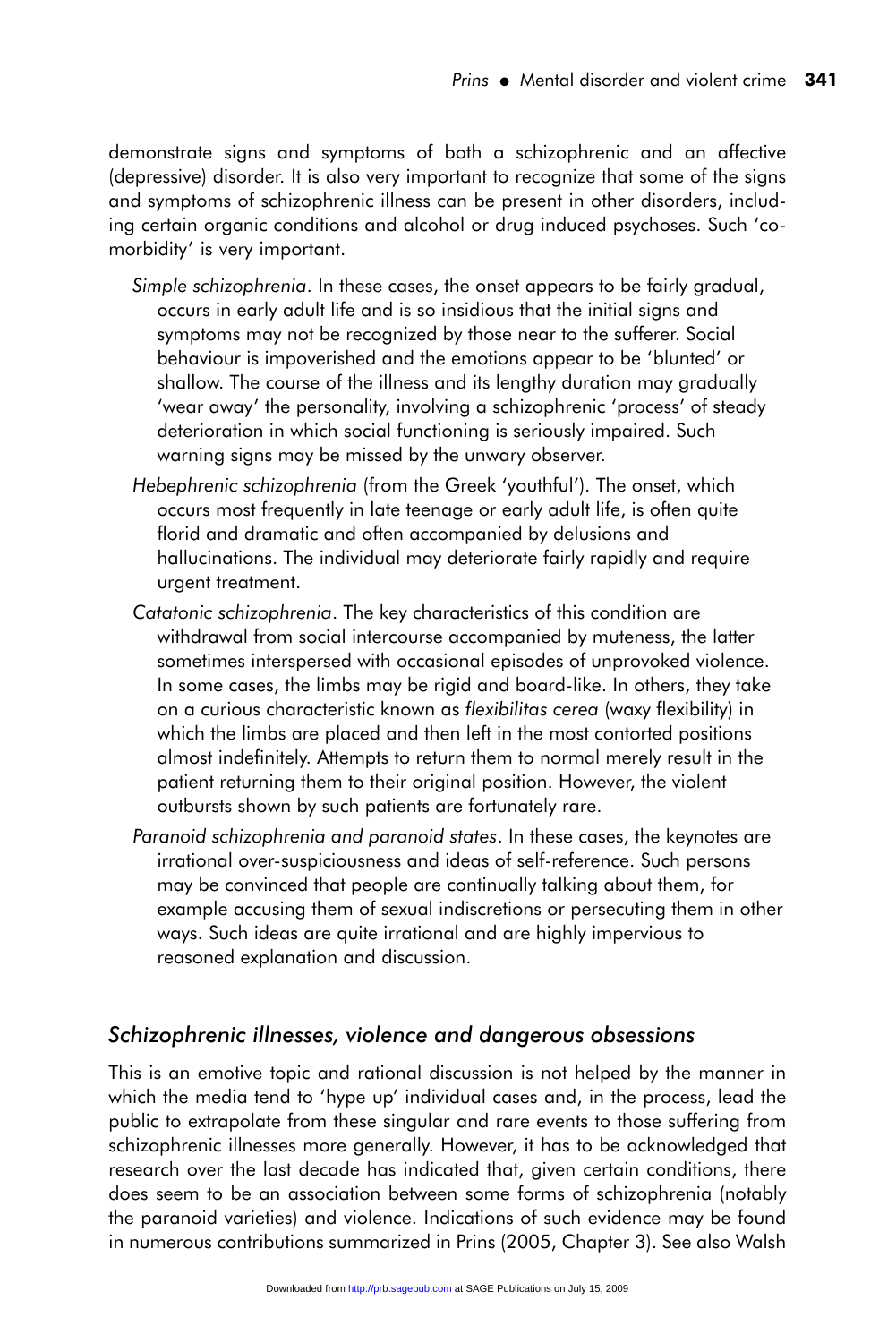et al. (2002), Moran et al. (2003) and Kramp (2004). Notorious cases tend to 'hit the headlines' as, for example, in the case of Peter Sutcliffe, in which contentious issues of diminished responsibility may arise. It is important to stress that people suffering from this type of disorder may begin to demonstrate 'oddnesses' of behaviour *for some time before the disorder emerges in an acute or very obvious form*. Intervention at this stage might, in some cases, have helped to prevent a tragedy. A number of research studies suggest that certain specific factors may help to contribute to violence in some of these patients. Such factors give the lie to the popular media conception that all schizophrenic patients are potentially violent. In point of fact, they are more likely to harm or suffer harm to themselves than others (Walsh et al., 2003). These factors would appear to be as follows:

- (a) Active delusions seem to be powerful factors where the patient perceives some threat, where there is a lessening of mechanisms of self control and dominance of the patient's mind by perceived forces that seem to be beyond his or her control. These phenomena are sometimes described in the literature as 'perceived threat and control override (TCO) . . . TCO involves the belief that (1) others are controlling one's thoughts by either stealing thoughts or inserting them directly into one's mind; and (2) others are plotting against one, following one and wanting to hurt one physically' (Bjorkly and Havik, 2003: 87).
- (b) There is a greater likelihood of violence when the disorder is associated with the ingestion of drugs or other forms of substance abuse. For example, Wheatley (1998) studied a sample of schizophrenic patients detained under the Mental Health Act in a medium secure unit. His results confirmed a high degree of co-morbidity of alcohol and substance abuse and schizophrenia in detained and forensic patients (see also Marshall, 1998). Similarly, in a large-scale American survey involving patients in the community, Steadman et al. (1998) found the incidence of violence was substantially elevated by the abuse of drugs and alcohol.
- (c) The impact of co-morbid personality disorder on violent behaviour in psychosis has been emphasized by Moran et al. (2003). They examined a sample of 670 patients with established psychotic illness. When screened for the presence of co-morbid personality disorder, they found that 28 per cent exhibited the disorder and these patients 'were significantly more likely to behave violently over the two-year trial period [involved in the study]' (p.129). The importance of co-morbidity and dual diagnosis is also emphasized in a comprehensive review by Crichton. He concluded that 'the more *specific* that studies have been in comparing particular diagnosis and symptom cluster with *specific* criminal behaviour, the more useful they have been in establishing causality. An emerging theme is the importance of dual diagnosis, particularly substance misuse and psychosis and violent crime' (Crichton, 1999: 659, emphases added).
- (d) Concurrent social problems such as homelessness tend to contribute to the likelihood of violence.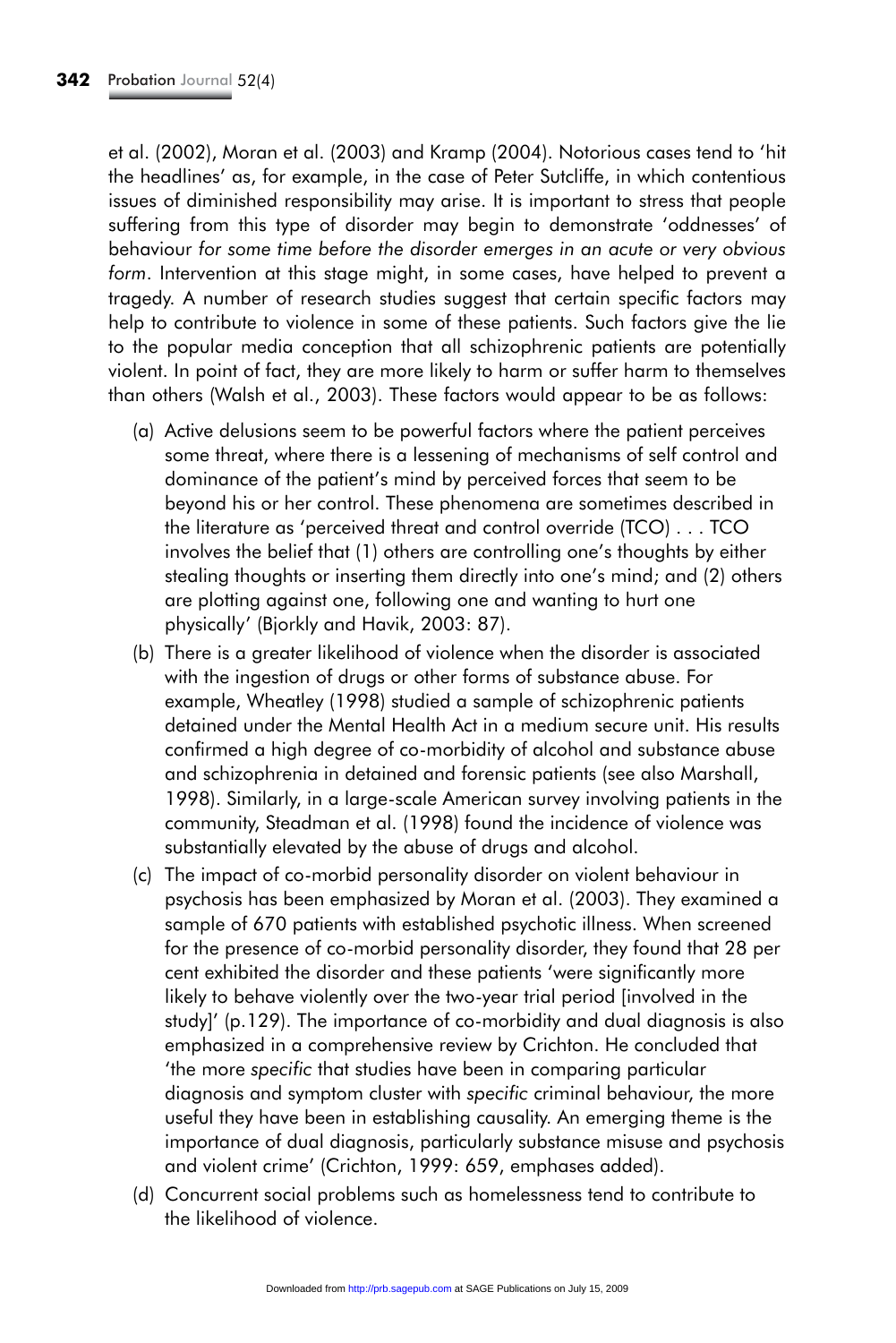#### **Paranoid disorder and 'dangerous obsessions'**

As already noted, one of the key characteristics of those suffering from one or other of the forms of paranoid illness is their systematized delusional beliefs (and sometimes hallucinatory experiences). These may take the form of irrational and unshakeable beliefs that they are being persecuted by others, or that they have a need to be the persecutor (as in Sutcliffe's case). Two points of cardinal importance need re-emphasizing here. First, such sufferers may begin to develop certain oddnesses of behaviour for some time *before the disorder emerges in an acute or very obvious form*; again, sensitive observation and possible intervention *might*, in some cases, help to prevent a tragedy. However, is has to be acknowledged that this may be very difficult on both clinical and ethical grounds. Second, persons developing paranoid beliefs may do so in an encapsulated (contained) form; thus, a seriously paranoid person may appear perfectly sane and in command of him or herself in all other respects. The illness may be so well encapsulated that an unwary or unskilled observer may be very easily misled. It is only when the matters which the delusional system has fastened on are broached that the severity of the disorder may be revealed.

The sinister and potentially highly dangerous nature of these forms of disorder are clearly exemplified in a condition known variously as 'morbid jealousy', 'sexual jealousy', 'delusions of infidelity' etc. Such disordered thinking can have highly dangerous consequences and may, of course, underlie such conditions as 'stalking' (see later). Although these conditions are given a variety of titles, it might be more helpful to abandon these discrete categories and consider the totality of these phenomena within a framework of 'dangerous obsessions', irrespective of the focus of the unwanted attentions. In suggesting this, I am conscious that I am dealing here with a highly selected range of dangerous obsessions; others are, of course, equally dangerous, particularly when they are motivated by overwhelming desires for control and subjugation, as in some forms of serious personality (psychopathic) disorder. Jealousy is, of course, a universal phenomenon which varies in intensity from the so-called 'normal' to the intensely pathological. A very useful discussion of the 'generality' of jealousy may be found in Pines (1998) and clinical management of the condition is discussed in a comprehensive account by White and Mullen (1989). Jealousy has, of course, featured in a variety of ways in the world's great literature. There are examples in *The Decameron* and in the work of Tolstoy; one of the best descriptions of its potential lethality and intractability is graphically described by Shakespeare. Emilia, wife to Iago and maid to Desdemona, puts it in these terms:

But jealous souls will not be answered so; They are not ever jealous for the cause; But jealous for they are jealous; 'tis a monster Begot upon itself, born on itself. (*Othello*, Act III, Sc. ii)

And the condition is further depicted by Shakespeare when the irrationally jealous Leontes says: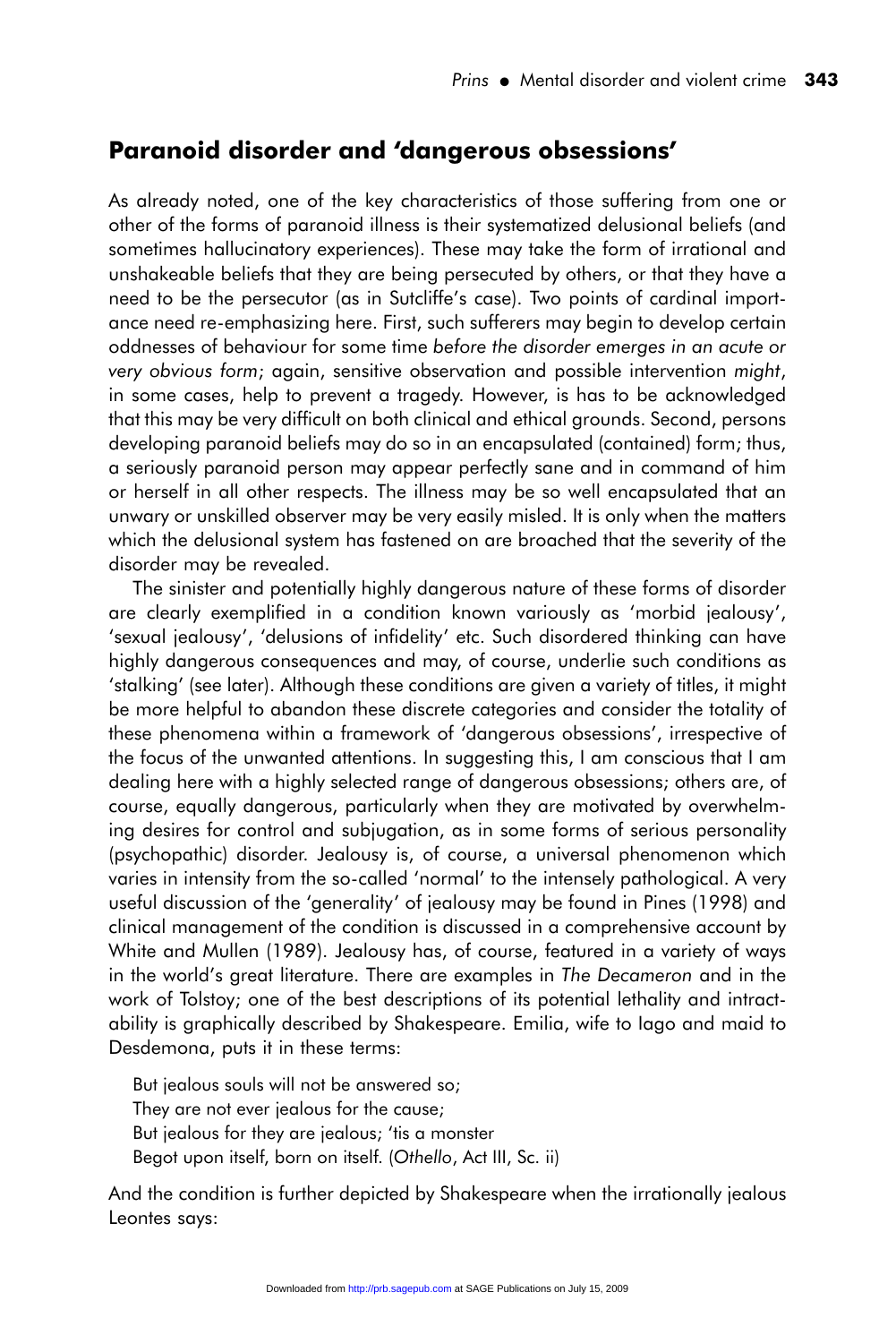Were my wife's liver Infected, as is her life, she would not live The running of one glass. (*The Winter's Tale*, Act I, Sc. ii)

In my view, the characterization of Leontes gives a more powerful exemplification of delusional jealousy than the description of Othello – to the extent that I have suggested elsewhere that we might describe the condition as the *Leontes* rather than the *Othello* syndrome (Prins, 1996).

The boundary between 'normal' and 'abnormal' in this field is difficult to delineate with precision. Mullen, who has made very significant contributions to the study of 'pathological love', states:

In our culture, jealousy is now regarded not just as problematic or undesirable, but increasingly as unhealthy, as a symptom of immaturity, possessiveness, neurosis and insecurity. (Mullen, 1981: 593)

And in similar fashion, Higgins also believes that 'the boundary between normal and morbid jealousy is indistinct':

Jealousy, or a tendency to be jealous, can be a normal relative transient response in an otherwise well adjusted individual to frank infidelity; one feature in an individual with a paranoid personality disorder . . . or a frankly delusional idea arising suddenly and unexpectedly either as a single delusional idea or one of a number of related ideas in a typical psychosis. (Higgins, 1995: 79)

There is no universal agreement as to the causes of 'encapsulated' delusional jealousy. However, a number of explanations have been offered. For example, the person suffering from the delusion may themselves have behaved promiscuously in the past and have harboured an expectation that the spouse or partner will behave in similar fashion. Other explanations have embraced the possibility of impotence in the sufferer with consequent projection of feeling a failure on to the spouse or partner. Freudian and neo-Freudian explanations stress the possibility of repressed homosexuality resulting in fantasies about the male consort of a spouse or partner. Pines suggests the importance of a 'triggering event'; she states that 'Although jealousy occurs in different forms and in varying degrees of intensity, it always results from an interaction between a certain predisposition and a particular triggering event' (Pines, 1998: 27). She considers that predispositions to jealousy vary widely between individuals. For someone with a high predisposition, a triggering event can be as minor as a partner's glance at an attractive stranger passing by. For most people, however, the trigger for intense jealousy is a much more serious event, such as the discovery of an illicit affair. For others, the trigger can be imagined.

The following two case vignettes (Vignettes 4 and 5) demonstrate the irrational nature of such sufferers' beliefs.

#### *Case Vignette 4*

This is a case described by the 19th-century physician Clouston presented in the first edition of Enoch and Trethowan's classic work *Uncommon Psychiatric Syndromes*: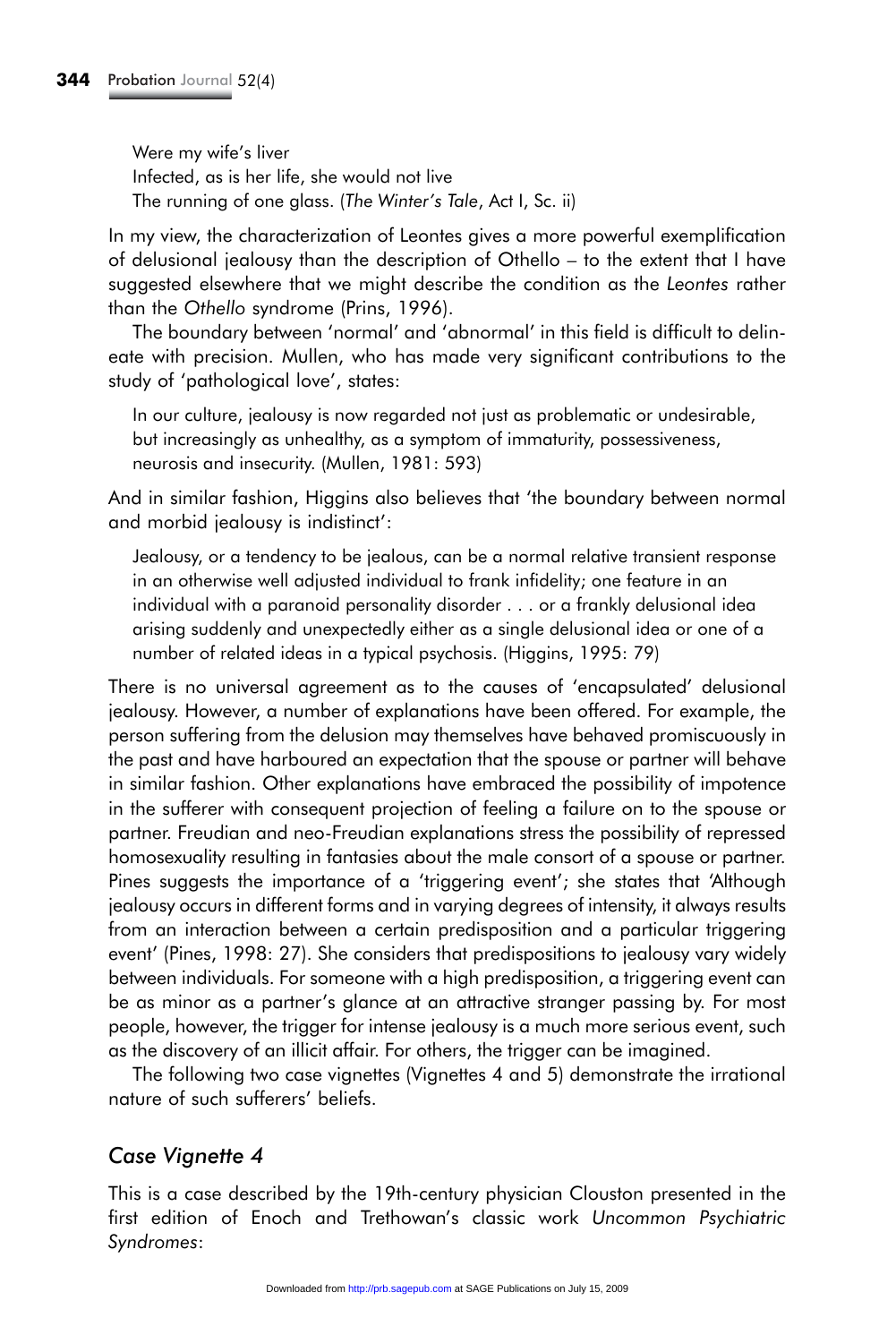I now have in an asylum, two quite rational-looking men, whose chief delusion is that their wives, both women of undoubted character, have been unfaithful to them. Keep them off the subject and they are rational. But on that subject they are utterly delusional and insane. (Enoch and Trethowan, 1979: 47)

#### *Case Vignette 5*

A man in his sixties had been detained in hospital without limit of time (Sections 37/41, Mental Health Act, 1983) with a diagnosis of mental illness. He had been convicted of the attempted murder of his wife and had a history of infidelity during the marriage. There was a family history of mental illness. The index (original) offence consisted of an attempt to stab his wife to death and a serious assault on his daughter who tried to intervene to protect her. He gave a history of prolonged, but quite unfounded, suspicions of his wife's infidelity. He arranged to have her followed, interrogated her persistently as to her whereabouts (which were always quite innocent) and searched her personal belongings for proof of her alleged unfaithfulness. He even inspected her underclothing for signs of seminal staining in order to confirm his delusional beliefs. He also believed that neighbours and others were colluding with his wife to aid her in her alleged unfaithfulness. As is so often the case, he was regarded as a model patient, well-liked by staff and other patients and, to the unwary and uninformed observer, presented himself as completely rational and reasonable. It was only when asked about his wife that his delusional ideas about her expressed themselves with ominous intensity. Although he had been detained in hospital for some years and his delusional ideas were not quite so intrusive as they were on admission, they were still easily evoked. The likelihood of his release was remote. It had been suggested to his wife that she sever her connections with him entirely and make a new life for herself. However, as is sometimes the case, she was reluctant to do so, hoping that her husband's attitude would change. The wife's attitude is of considerable importance. This is because, in such cases, the irrational beliefs held by the sufferer are not easily amenable to treatment; the wife is likely, therefore, to be at considerable risk whenever the offender or offender-patient is released. Some somewhat cynical professionals, when asked 'What's the best treatment?', have been known to respond by saying 'geographical', meaning that the spouse or partner would be strongly advised to move home and change her name; it seems that the woman in such an instance is doubly victimized. Supervision of these and similar cases requires the utmost vigilance and a capacity to spot subtle changes in both mood and circumstances. It is well known that sufferers from delusional jealousy and similar delusional states have what the late doctor Murray Cox described as 'unfinished business' to complete. Even if, sadly, the first victim dies as a result of the delusionally-held beliefs, surrogate victims may be sought out and be similarly at risk.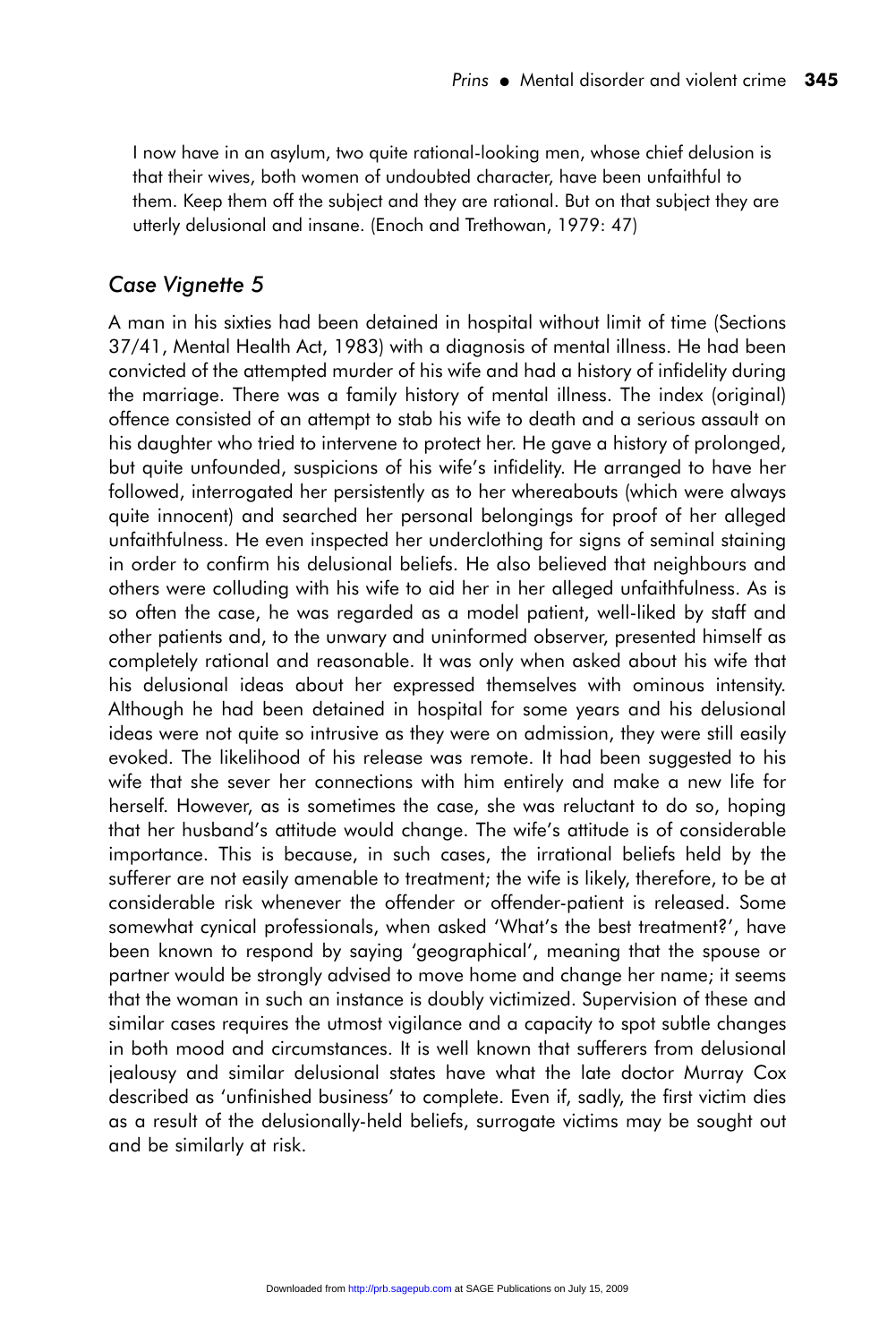#### **Unwelcome attentions – stalking**

As already noted each era seems to produce its own 'shibboleths', be they adult sexual behaviour (and abuse), child abuse, including child sexual abuse of various kinds (for example, ritual satanic abuse), so-called 'serial killing' and, more recently, errant medical practitioners, internet pornography and violence in the workplace. To this last we must now add the behaviour known popularly as 'stalking'. Meloy (1998) aptly states that 'Stalking is an old behaviour, but a new crime. Shakespeare captured certain aspects of it in the obsessive and murderous thoughts of Othello'. He goes on to remind his readers that 'Louisa May Alcott, wrote a novel involving stalking in 1866, *A Long Fatal Love Chase*, which remained undiscovered and unpublished for over a century' (p. xix). There is now a growing recent literature on the topic and in what follows I have been highly selective. In England we have been somewhat slower than other countries to introduce legislation to deal with the problem; for example, the North Americans have had antistalking (harassment) legislation for some time. The Protection from Harassment Act of 1997 came into being because of a growing concern about the phenomenon fostered by the publication of a number of cases of well-known people who had been the subject of what can perhaps best be described as 'unwelcome attentions'. Section 1(1) of the 1997 Act states that a person must not pursue a course of conduct: (a) which amounts to harassment of another, and (b) which he knows, or ought to know, amounts to harassment of another. The Act does not provide a specific definition of harassment and the courts tend to rely on the subjective experiences of victims. The Act creates two 'levels' of the offending behaviour. The first is to be found in Section 2 of the Act and may be dealt with summarily, and is currently punishable by a maximum sentence of six months' imprisonment. The second, and more serious form of the offence, is that of causing fear of violence (Section 4) and is punishable on indictment by a maximum penalty of five years' imprisonment imposable by a crown court. See Finch (2002) for a detailed critical discussion of the Act. Harris (2000) carried out a study into the effectiveness of the legislation. She found that 'the most common reason given for harassment was that the complainant had ended an intimate relationship with the suspect. Victims were often unaware of the existence of the legislation and that [they] had often endured the unwanted behaviour for a significant time before reporting it' (p. 2). Overall, the conviction rate in those cases ending in a court hearing was 84 per cent; a conditional discharge was the most frequent disposal. Something over a half of the convictions were accompanied by a 'restraining order' (an option available to the courts under the Act as a means of endeavouring to prevent a repetition of the harassment). A study by Petch (2002) adds weight to Harris's findings into the effectiveness of the Act. He concluded that:

The Act would be more effective if it was used by police, prosecutors and the courts more consistently. A programme of widespread dissemination of the provisions within the Act is now called for. (p. 19)

Some readers may be surprised to know how widespread the problem is. In a study conducted by Budd and Mattinson (2000), as part of the regular updating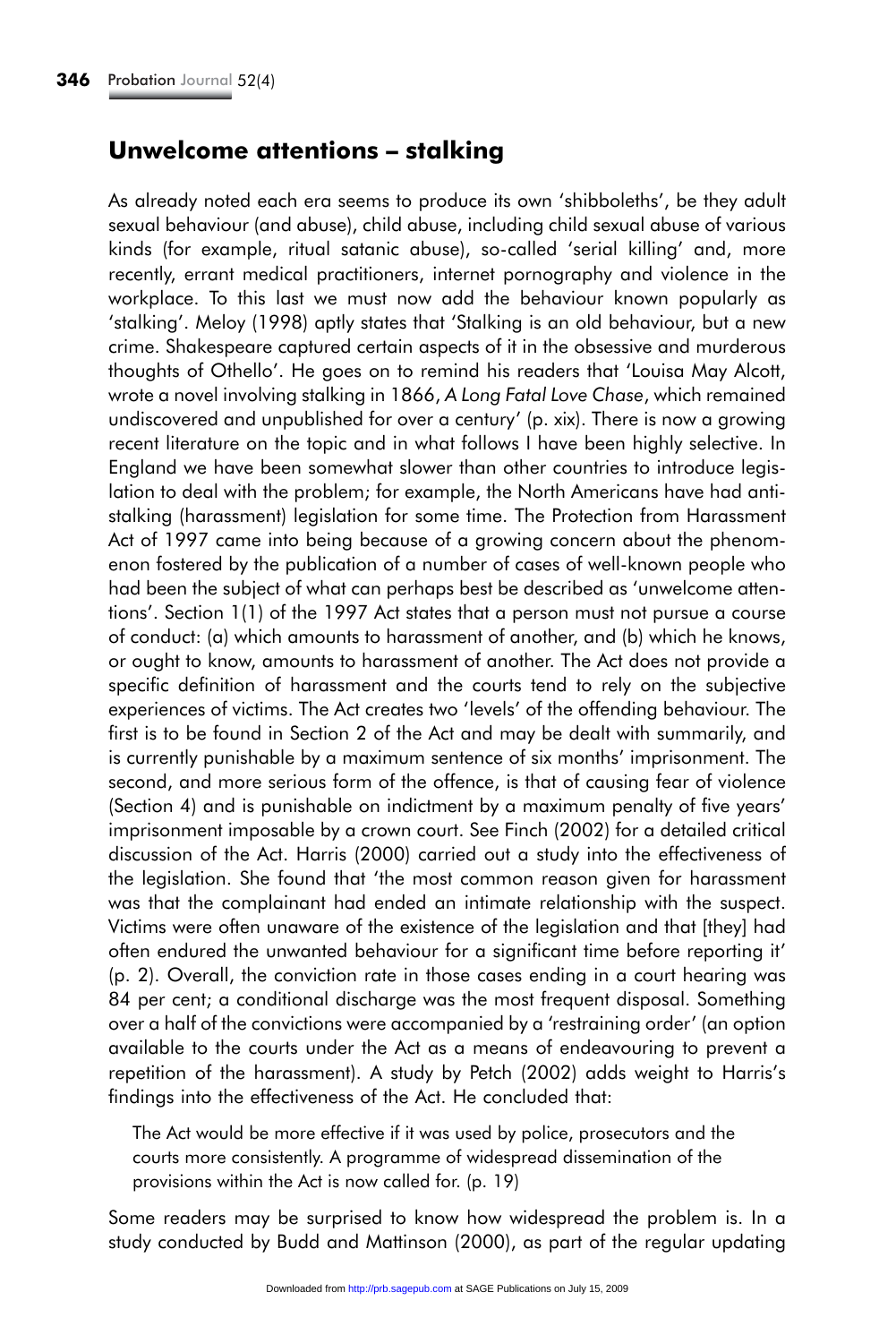of the *British Crime Survey*, it was estimated that in defining stalking as 'an experience of persistent and unwanted attention' 2.9 per cent of adults aged between 16 and 59 had been stalked in the year of the survey. This, they state, equates to 900,000 victims. An estimated 770,000 victims had been distressed or upset by the experience and 550,000 victims had been subjected to violence, threatened with violence or had been fearful that violence would be used. Risks of these unwanted attentions were particularly high for young women between 16 and 19. About a third of the incidents were carried out by someone who was in an intimate relationship with the victim, a further third involved an acquaintance of the victim and *only a third of incidents involved strangers*. The victims' most common experiences were 'being forced to talk to the offender, silent phone calls, being physically intimidated and being followed' (p. 2). A quarter of male victims and a fifth of the women said the perpetrator had used physical force. 'Seven in ten victims said they had changed their lifestyle as a result of the experience. Women were more likely to have done so than men' (p. 2). Other research carried out into the perceptions of stalking on the part of both men and women tends to add weight to these findings (see, for example, Sheridan et al., 2001 and Sheridan et al., 2002). There have been numerous attempts to classify stalkers by their motives and behaviour.

Mullen et al. (1999) have made highly significant contributions to these aspects. They present a classification under five headings:

- (a) The rejected stalker, who has had a relationship with the victim and who is often characterized by a mixture of revenge and desire for reconciliation;
- (b) The stalker seeking intimacy, which includes individuals with erotomanic delusions;
- (c) The incompetent stalker usually intellectually limited and socially incompetent individuals;
- (d) The resentful stalker, who seeks to frighten and distress the victim; and finally
- (e) The predatory stalker, who is preparing a sexual attack.

It is not difficult to see that the individuals illustrated in such a classification can prove to be potentially highly dangerous, and some of the perpetrators may show definable mental disorder. A very recent development has been the phenomenon of 'cyberstalking' (see Bocij et al., 2003).

#### **'Organic' disorders and violent crime**

For the sake of simplicity I propose to consider all the conditions listed below under the broad but somewhat unscientific rubric of 'organic' disorders. The reason for including them is that although they figure quite rarely in violent criminal activity, *it is their very rarity that makes them important*. This is because professionals without a medical training or orientation are often, understandably, somewhat illinformed about physical (organic) conditions that may play an important part in a person's behaviour or misbehaviour. This is particularly important for those in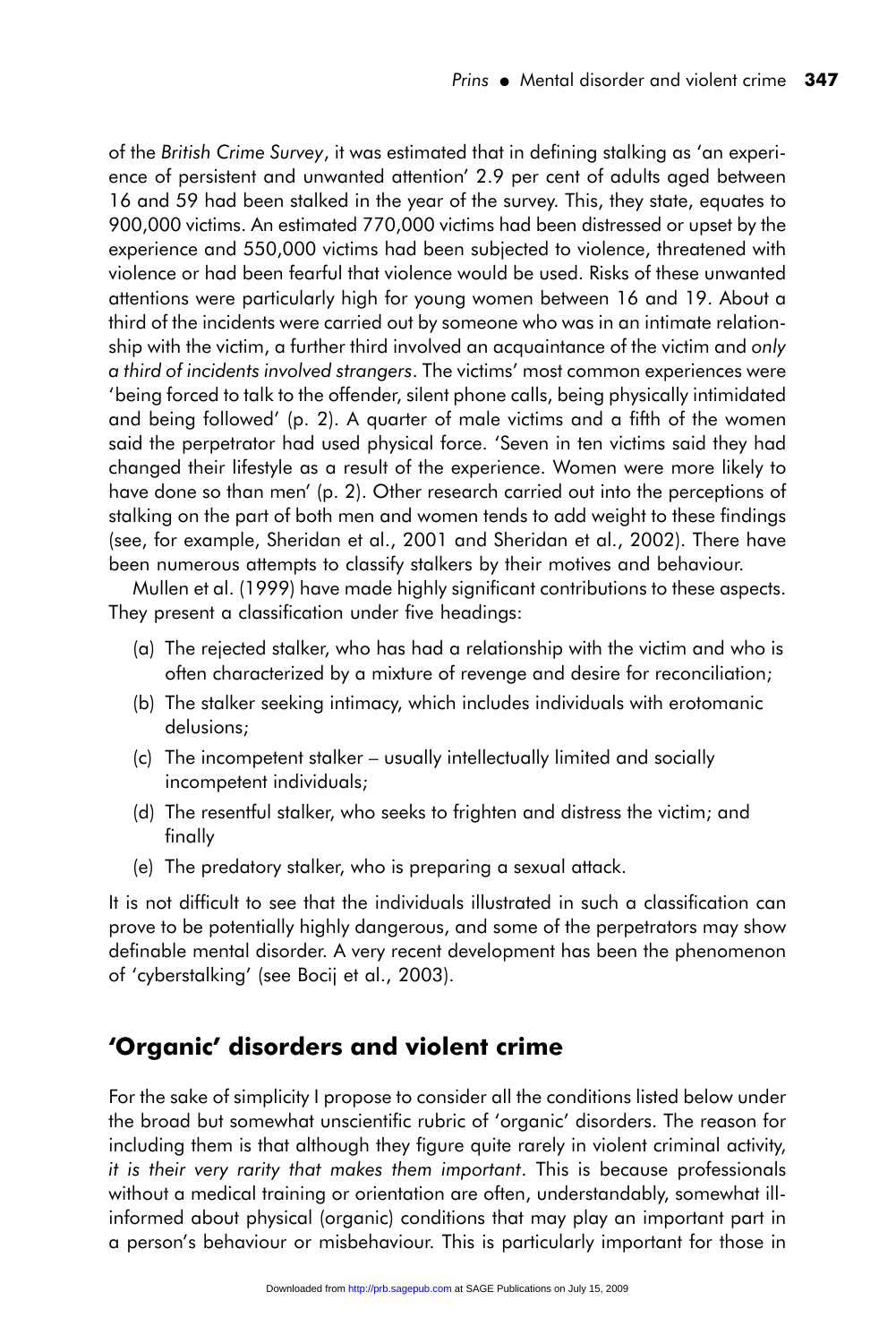the social work and allied professions, where an understanding of human behaviour is customarily based on an emphasis on psychological, social and emotional influences. The importance of what might be described as 'brain behaviour' in determining responsibility for crime, in an age in which we now have sophisticated devices for measuring such activity (such as a variety of brain scanning techniques), has been described by Buchanan (1994).

#### *Infections*

Such conditions include meningitis, encephalitis and a number of other infections. It is not uncommon for marked changes in behaviour to occur after an infective illness such as encephalitis, particularly in children; these changes may sometimes be accompanied by the development of aggressive and anti-social tendencies. It is also worth noting here that in older or elderly persons infections of the urinary tract (UTIs) may produce confusion, disorientation, and a degree of aggression. Unless a urine analysis is undertaken, the signs and symptoms may be mistaken for a stroke or other cerebral disorder.

#### *Huntington's Disorder (formerly known as Huntington's Chorea)*

This is a comparatively rare, directly transmitted, hereditary condition. The onset of the disorder (which is terminal) is most likely to occur in the middle years of life and is characterized by a progressive deterioration of physical, mental and emotional functioning, including the choreiform (uncontrollable jerky movements) characteristic of the disorder. Sufferers from the condition may sometimes behave unpredictably and anti-socially, though such instances are not common.

#### *General paresis*

This is a form of neurosyphilis and is also known as dementia paralytica or general paralysis of the insane (GPI). The disorder develops as a result of a primary syphilitic infection and attacks the central nervous system (CNS). Symptoms may appear many years after the original infective incident. Individuals suffering from the disorder may begin to behave unpredictably and irritably. Such signs may be accompanied by euphoria and grandiosity; indeed, the presenting signs and symptoms may be mistaken for a hypomanic attack (see earlier discussion). Any acts of 'outrageous' behaviour in a person of previous good character should alert professionals to the possibility of the disorder being present. Today, neurosyphilis is not seen with any degree of frequency (whereas in the 19th and early 20th centuries it was fairly widespread). Its disappearance is due largely to earlier diagnosis and the use of antibiotics.

#### *Alcoholic poisoning and violent crime*

The prolonged and regular ingestion of alcohol may bring about serious brain damage with consequent behaviour changes. It may lead to disorders of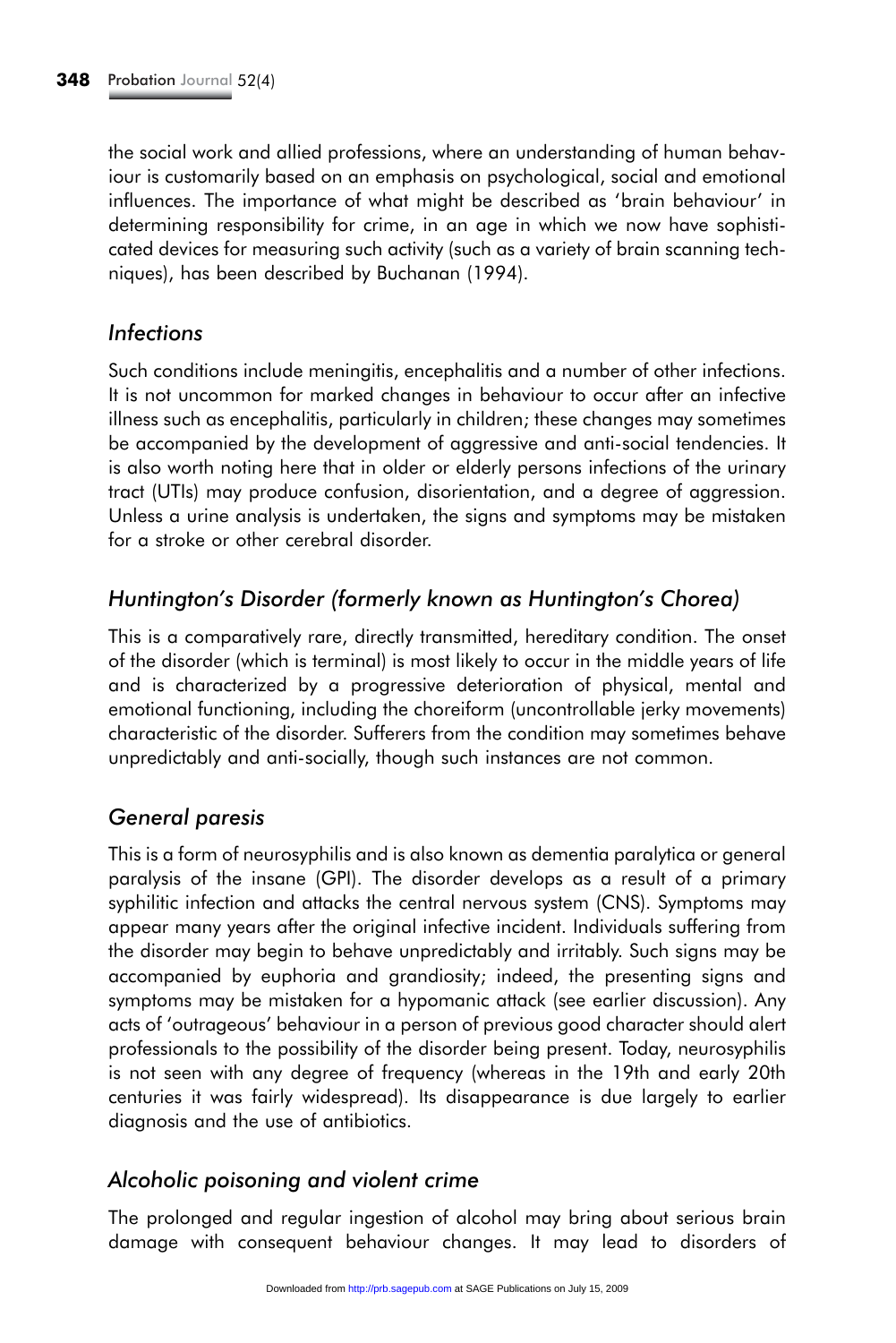consciousness, known as 'twilight states'. One such phenomenon has been described as *mania à potu* in which the afflicted individual may react in an extreme manner to even very small amounts of alcohol; such states may result in violent and anti-social outbursts. We should also note that alcohol acts as a cerebral depressant (though people often mistakenly regard it as an effective euphoriant). The Porter in *Macbeth* describes it well in relation to sexual matters – as follows:

. . . Lechery, sir, it provokes, and unprovokes: it provokes the desire, but it takes away the performance. Therefore much drink may be said to be an equivocator with lechery: it makes, and it mars him; it sets him on, and it takes him off . . . makes him stand to and not stand to. . . . (Act II, Sc. iii)

In other words, it may be mistakenly believed to improve sexual performance, whereas in fact it often results in failed erection and incapacity. It is important to recognize that alcohol acts also as a significant disinhibitor, and that its effects on individuals who may already have brain damage from other causes may involve considerable violence.

#### *Metabolic, other disturbances and violent crime*

Low blood sugar (hypoglycaemia) may occur in certain predisposed individuals who have gone without food for a prolonged period. Judgement may become impaired, they may show extreme irritability coupled with a degree of confusion and in such a state they may come into conflict with the criminal justice system. Such states are important in cases such as diabetes or, more particularly, unrecognized diabetes. Prompt action may be necessary before coma or even death intervene(s). Those with untreated excess thyroid levels (thyrotoxicosis) may become irritable, aggressive and occasionally anti-social. In recent years, a good deal of interest has been focused on the relevance of the menstrual cycle to criminality, particularly violent criminality. The late doctor Katarina Dalton (1982) was involved in a small number of homicide cases where pleas had been put forward that pre-menstrual syndrome (PMS) constituted an abnormality of mind within the meaning of the Homicide Act, 1957. However, such pleas do not appear to have become widespread.

#### *Brain trauma, tumour, brain disease and violent crime*

Brain damage of various kinds may bring about behaviour change involving a violent act – sometimes with tragic consequences. The following case illustrates the problem.

#### *Case Vignette 6*

This concerned a former miner, aged 36, whose personality changed after suffering severe head injuries in a pit accident. Following essential brain surgery, he suffered hallucinations and became aggressive towards his family. During one of these episodes, he threw burning coals around the living room, setting fire to the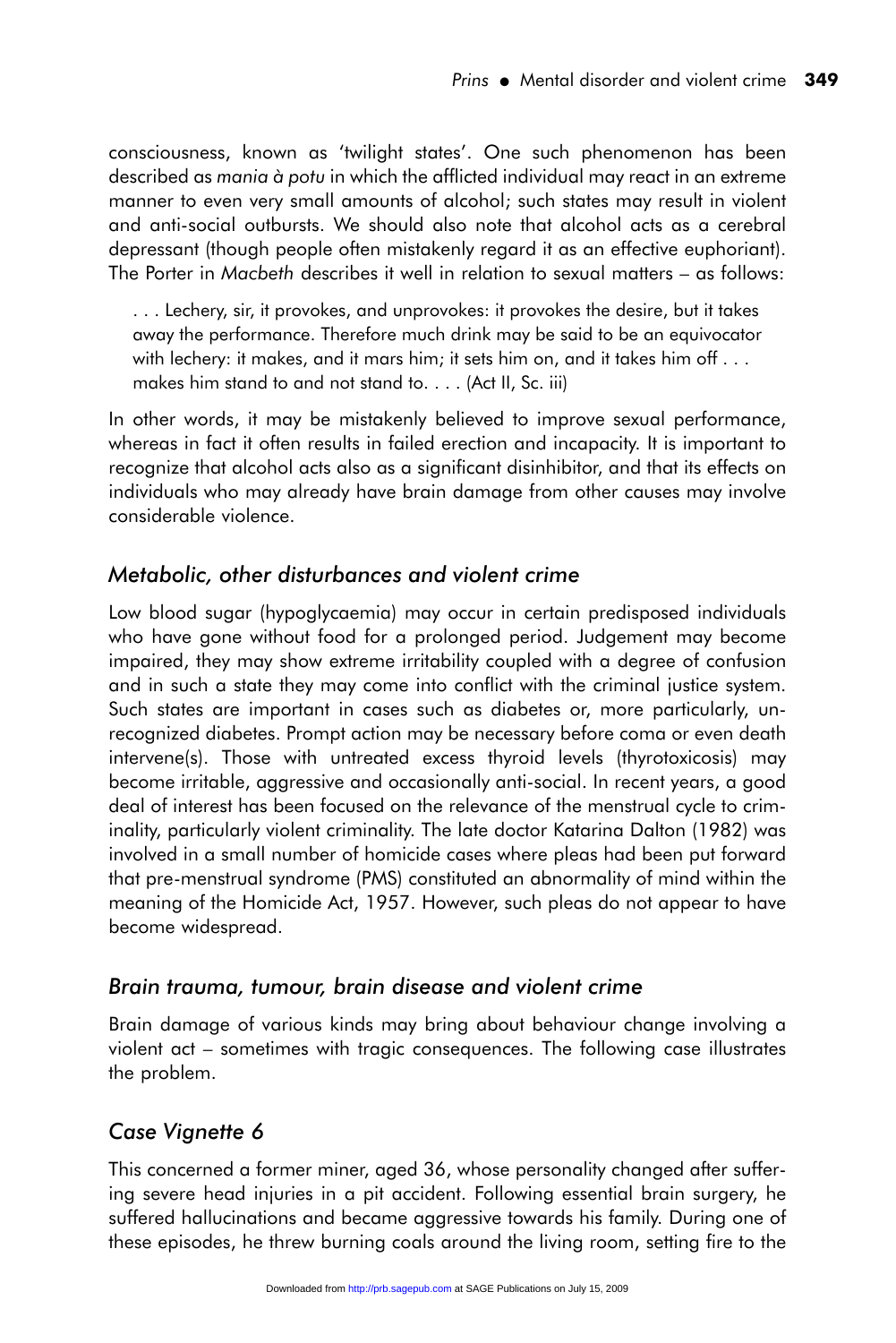house. He was charged with arson, convicted, and made the subject of a probation (community rehabilitation) order with a requirement that he undertake medical treatment.

Occasionally, the dementing processes of advancing old age (of which *Alzheimer's Disease* is the most well-known example) may be associated with behaviour that is not only out of character, but also may be highly impulsive, disinhibited and aggressive. Any such behaviour occurring 'out of the blue' in late midlife that seems odd, out of character, and carried out (perhaps repeatedly) in the presence of witnesses, should alert police, prosecuting and probation authorities to the possibility of a dementing process, or to the presence of a malignancy of some kind.

#### *Epilepsies, associated disorders and violent crime*

As noted in Table 1, the epilepsies in their various presentations are not, strictly speaking, psychiatric illnesses, but neurological disorders manifested primarily by an excessive or abnormal discharge of electrical activity in the brain. Many thousands of people may have an epileptic attack of one kind or another at some stage in their lives; even for those who have major attacks, it is usually possible to lead a perfectly normal life with the aid of medication. There are many forms of epilepsy and they have been reviewed extensively in the standard textbooks, such as that by Lishman in the various editions of his book *Organic Psychiatry* (1997). Fenwick, in a number of papers, has described in some detail the relationship between epileptic seizures and diminishment of responsibility for crime (see, for example, Fenwick, 1993). Gunn (1977b; Gunn et al., 1978) carried out a number of classic and important surveys into the relationship between epilepsy and crime (particularly violent crime). It was found that more epileptic males were taken into custody than would have been expected by chance – a ratio of some 7–8:1000. This is considerably higher than the proportion of epileptics found in the general population. About one-third of cases studied by Gunn et al. (1978) were found to be suffering from temporal lobe epilepsy and temporal lobe cases were found to have a higher previous conviction rate. However, it was the group suffering from idiopathic epilepsy (epilepsy of unknown origin) that had received disproportionately more convictions for violence than any other group.

Gunn cautions us not to place too much emphasis on the relationship between epilepsy and crime. In doing so, he makes three very important points. First, the epilepsy itself may generate social and psychological problems, which in turn can lead to anti-social reactions. Second, harmful social factors, such as overcrowding, parental neglect and allied problems, may lead to a higher than average degree of both epilepsy and anti-social behaviour. Third, environmental factors such as those just described may lead to behavioural disturbances that not only lead to brushes with the law, but may also aggravate accident and illness proneness. Although it has been stated that there is no very strong *proof* of a general relationship between epilepsy and crime (particularly violent crime), *it may well be very important in the individual case*. For this reason, expert assessment is very important as is careful community monitoring. This is particularly the case if the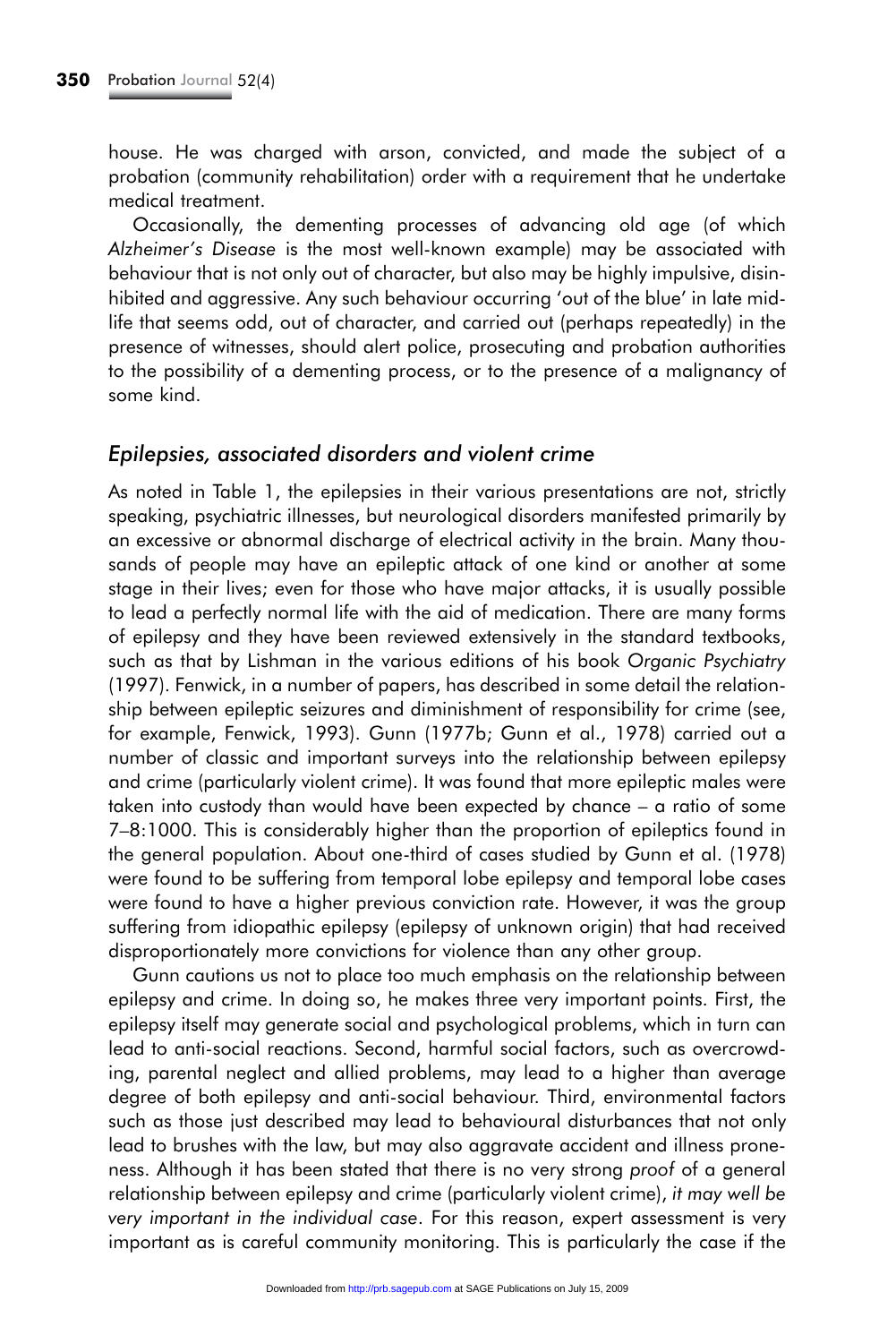person is on medication. Not only does this need to be taken regularly, but violent results may occur if such medication is taken with alcohol (even in very small amounts) or with illicit drugs. It is also important to note that repeated fits over prolonged periods may result in further serious brain damage.

There is a further collection of signs and symptoms akin to epileptic phenomena, described as the 'Episodic Dyscontrol Syndrome', and sometimes also described as 'intermittent explosive disorder' or 'limbic' rage. Lucas (1994) cites some 15 or so alternative labels that have been used over the years. The condition is found in a very small group of individuals who – in the absence of demonstrable epilepsy, brain damage or psychotic illness – show explosively violent behaviour without any clearly discernible stimuli, so that the explosive reaction seems out of all proportion to minimal provocation.

However, Lucas, in his extensive review of the topic, is somewhat sceptical about the diagnosis, suggesting that:

. . . Despite its 25 year survival, episodic dyscontrol may represent [an] impracticable or obsolete idea . . . and as such may be destined for the compost heap of history . . . The fate of psychiatric concepts, however, is not determined by merit alone and episodic dyscontrol may yet prove another tenacious perennial, which to change metaphors, will long survive its obituaries. (1994: 401)

#### *Mental impairment and violent crime*

Cases of mild or moderate mental impairment are the most likely conditions to come to the attention of the criminal justice system. In any event, as Day points out, 'The contribution of the mentally handicapped to the criminal statistics is small'. He goes on to suggest that:

Although the prevalence of offending in the mentally handicapped appears to have remained unchanged over the years, increase is to be anticipated in the coming years as implementation of Care in the Community policies expose more mentally handicapped people to greater temptations and opportunities for offending and the 'hidden offences' which occur regularly in institutions become more visible. (Day, 1993: 116)

The following is a summary of the ways in which the mentally impaired may become involved in violent crime:

- The degree of impairment may be severe enough to prevent the individual from understanding that his or her act was legally wrong. In such cases, issues of responsibility will arise and decisions will have to be made as to whether or not to prosecute the alleged offender.
- The moderately impaired individual may be more easily caught in a criminal act.
- Such offenders may be used very easily by others in delinquent escapades and find themselves acting as accomplices – sometimes unwittingly, sometimes not.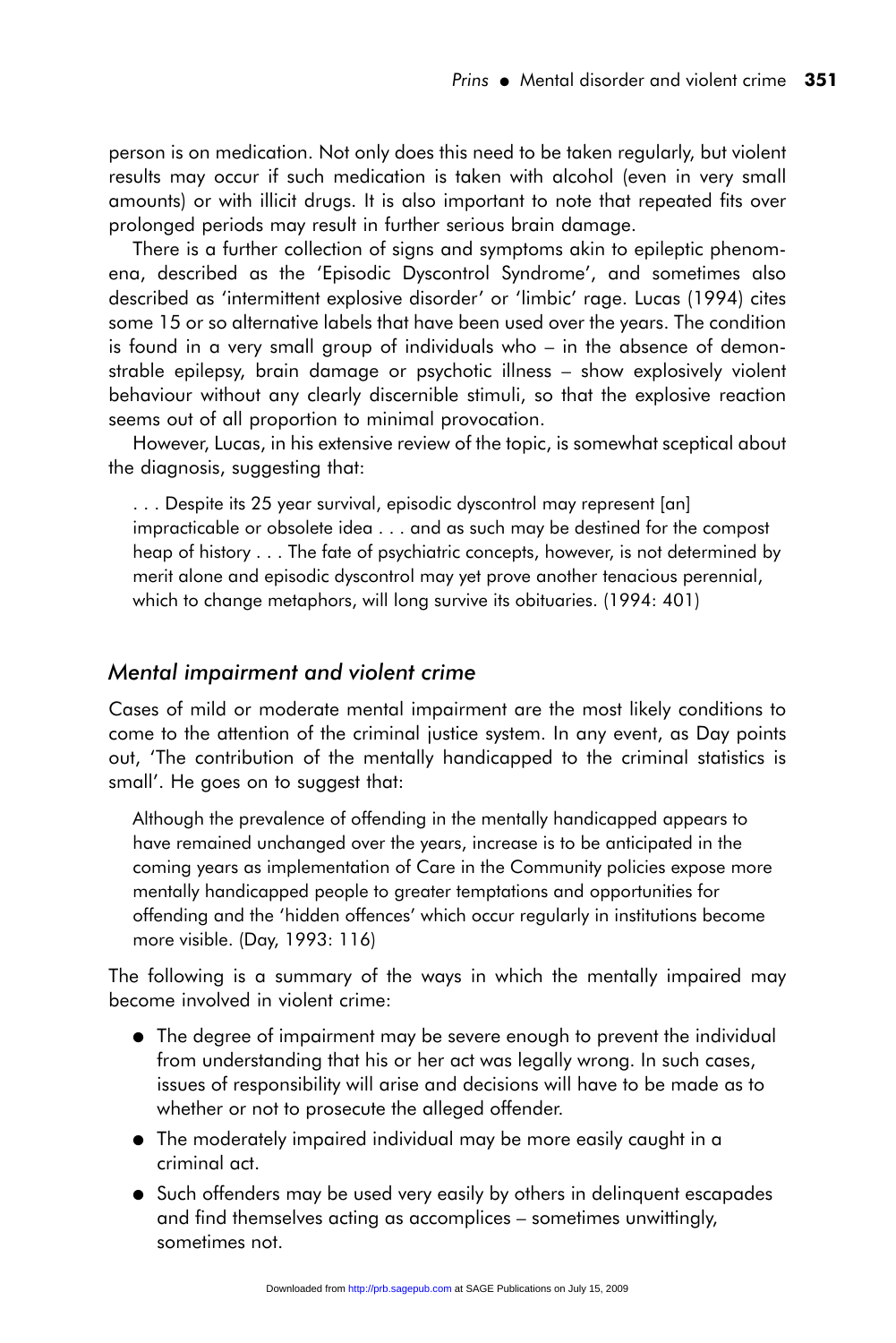- An individual's mental impairment may be associated with a disorder that may make him or her particularly unpredictable, aggressive and impulsive.
- Some mentally impaired offenders have problems in making understood their often harmless intentions. Thus, a friendly overture by them may be misinterpreted by an uninformed or unsympathetic recipient as an attempted assault, leading to a rebuff. This may in turn lead to surprise and anger on the part of the mentally impaired individual and he or she may then retaliate with aggression.
- A moderately mentally impaired individual may be provoked quite readily into an uncharacteristic act of violence.
- The attitude to legitimate expressions of sexuality in some of the mentally impaired may be naïve, primitive, unrestrained and lacking in social skills. Such deficits may account for the number of sexual offences that appear to be found in the backgrounds of detained mentally impaired patients in the high security hospitals (see Day, 1997).
- Mentally impaired persons may be especially vulnerable to changes in their social environments that would not have the same impact upon their intellectually more able peers.

Two case vignettes (Vignettes 7 and 8) illustrate some of the problems referred to above.

#### *Case Vignette 7*

A man of 26 was charged with causing grievous bodily harm to a young woman by hitting her over the head with a metal bar. She was entirely unknown to him, and though he denied the offence vehemently, he was convicted by the Crown Court on the clearest possible evidence. As a child he had suffered brain damage, which had resulted in a mild degree of mental impairment, accompanied by the kind of impulsive, aggressive and unpredictable behaviour referred to above. He had been before the courts on a number of occasions and had eventually been sent to a hospital for the mentally handicapped. He was discharged some years later to the care of his mother. Subsequent to his discharge, he committed the offence described above and was placed on probation. His response was poor. He was impulsive and erratic, and regressed to very childish behaviour when under stress. The family background was problematic: the parents had divorced (acrimoniously) when the offender was quite small; a brother suffered from a disabling form of epilepsy; and other members of the family showed decidedly eccentric lifestyles. (Such a family today might be called 'dysfunctional'.) Shortly after the probation period expired, he committed a particularly vicious and unprovoked assault on a small girl and was sentenced to a long term of imprisonment.

## *Case Vignette 8*

This case illustrates some of the other problems identified above. For many years, a mildly mentally impaired man in his forties had worked well under friendly but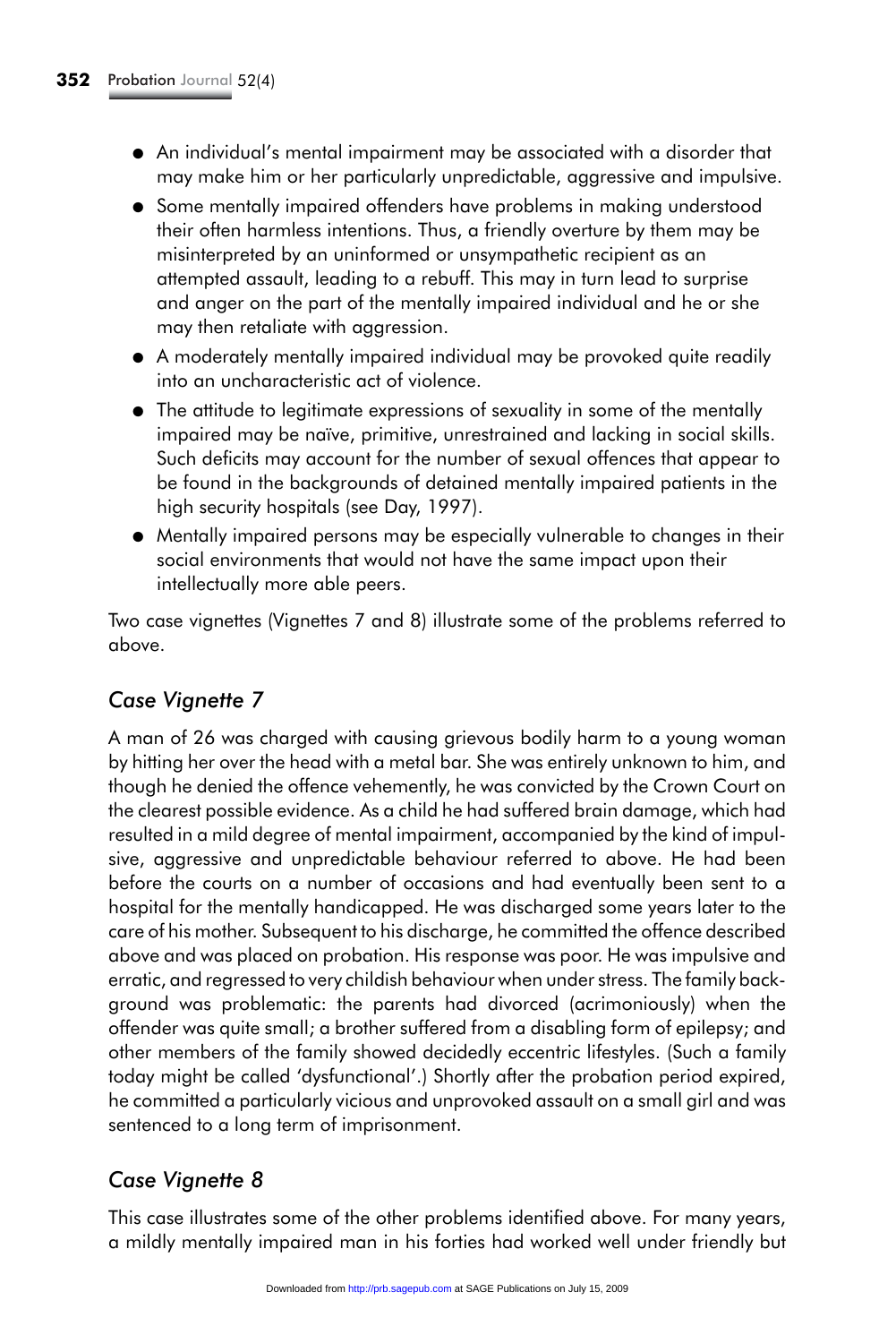firm supervision. His work situation changed, with the result that his new employers felt he was being lazy and they did not have much sympathy for his disabilities. In addition, his new workmates teased and picked on him. One day, one of them taunted him about his lack of success with the opposite sex. Goaded beyond endurance, the defendant stabbed his tormentor in his chest with a pitchfork, causing quite serious internal injuries. When the case came to the Crown Court, evidence was given as to his mental condition, his social situation and the manner in which he had been provoked. The court made a Hospital Order under the Mental Health Act.

#### **Chromosomal abnormalities and crime**

In the early 1960s, a considerable degree of interest was aroused by the finding that a number of men detained in high security hospitals and prisons carried an extra Y chromosome (XYY). Such men were often found to be taller than average, came from essentially *non-delinquent backgrounds* and not infrequently had records of violence. Subsequent research has proved inconclusive concerning the prevalence of such abnormalities, not only in penal and similar populations, but also in the community at large. Although the leads offered have potential for further and interesting development, there appears to be no strong evidence to suggest a causal link between specific genetic defects or abnormalities and violent crime.

## **Psychopathic disorder**

The use of the term in the singular is not really accurate. Its use in the plural indicates an understanding that there are various forms of the disorder. By definition the disorder, whether we use the current legal description (psychopathic disorder), or the clinical (severe anti-social personality disorder) (APA, 2000) or dissocial, personality disorder (WHO, 1992) will have the strongest association with crime and, in particular, violent crime. The aetiology, classification and management of the disorder are highly complex and cannot be discussed in any detail here. Most readers of this journal will be very familiar with them. Suffice it to say that those showing the key characteristics of the disorder are very hard to like ('unloved, unlovable and unlovely'); they are highly manipulative and creators of chaos for all those who try to help/manage them, be they family, friends or criminal justice and forensic-psychiatric professionals. They truly represent the 'Achilles heel' of criminal justice and forensic-psychiatric management. Whether the disorder is a true *illness* or not is a moot point. Cleckley, in his seminal text on the topic, thought it was a true illness, as did Sir David Henderson, a former 'doyen' of British psychiatry (Cleckley, 1976; Henderson, 1939). And, much more recently, Kendall (1999) took a similar view. Whether, as some suggest, we should change the label, we are still going to have to work with such people, and in doing so, the key measures are insistence, consistence and persistence in our encounters with them.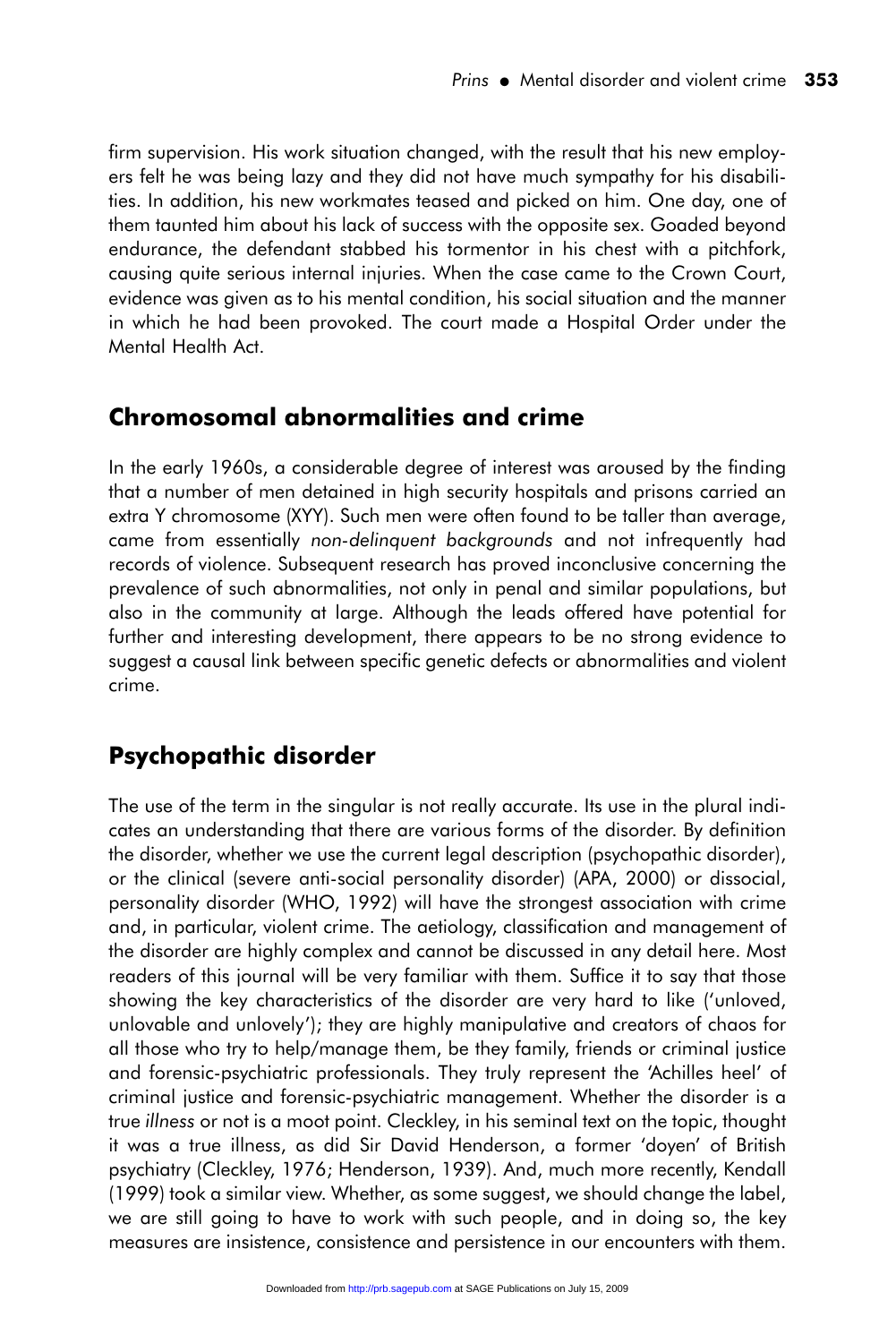Such approaches require a major effort to confront our own 'demons' (as we also need to do with the categories described earlier in this contribution). Readers wishing to seek elaboration on these brief comments may wish to consult Prins (2005, Chapter 4).

## **Conclusion**

This contribution has inevitably had to be highly selective in the conditions discussed. For example, I have not referred to important states of mind such as malingering, amnesia, somnambulistic behaviour and how these may affect responsibility for violent crime. All the conditions described in this contribution need to be viewed against the social and political climate prevailing currently. This climate is much preoccupied with public protection, the assessment of risk and the resulting over-hasty implementation of more and more criminal justice measures to deal with our current 'folk devils'. Professionals have a responsibility to keep their heads above these turbulent waters and to remain calm. Indeed, they have a responsibility, whenever they can, to promote better public understanding. However, they can only do this if they have informed knowledge. It is hoped that this article has made a modest contribution in this direction.

#### *Acknowledgement*

My warm thanks to Mrs Janet Kirkwood for once again transforming my heavily corrected drafts into readable text.

#### *References*

- American Psychiatric Association (APA) (2000) *The Diagnostic and Statistical Manual of Mental Disorders* (4th Edition) (Text Revision DSMIV-TR). Washington, DC: APA.
- Archer, J. & K.D. Browne (1989) 'Concepts and Approaches to the Study of Aggression', in J. Archer and K.D. Browne (eds) *Human Aggression: Naturalistic Approaches*, pp. 3–20. London: Routledge.
- Bjorkly, S. & O.E. Havik (2003) 'TCO Symptoms as Markers of Violence in a Sample of Seventy Violent Psychiatric In-Patients', *International Journal of Forensic Mental Health* 2: 87–97.
- Bocij, P., H. Bocij & L. McFarlane (2003) 'Cyberstalking: A Case Study of Serial Harassment in the UK', *British Journal of Forensic Practice* 5: 25–32.
- Buchanan, A. (1994) 'Brain, Mind and Behaviour Revisited', *Journal of Forensic Psychiatry* 5: 232–6.
- Budd, T. & J. Mattinson (2000) *Stalking: Findings from the British Crime Survey* (Research Findings Number 129). London: Home Office, Research Development and Statistics Directorate Research.
- Cleckley, H. (1976) *The Mask of Sanity* (5th Edition). St Louis, MO: C.V. Mosby.
- Cohen, S. (1972) *Folk Devils and Moral Panics*. London: McGibbon and Kee.
- Crichton, J.M. (1999) 'Mental Disorder and Crime: Coincidence, Correlation and Cause', *Journal of Forensic Psychiatry* 10: 659–77.
- Dalton, K. (1982) 'Legal Implications of PMS', *World Medicine* 17: 93–4.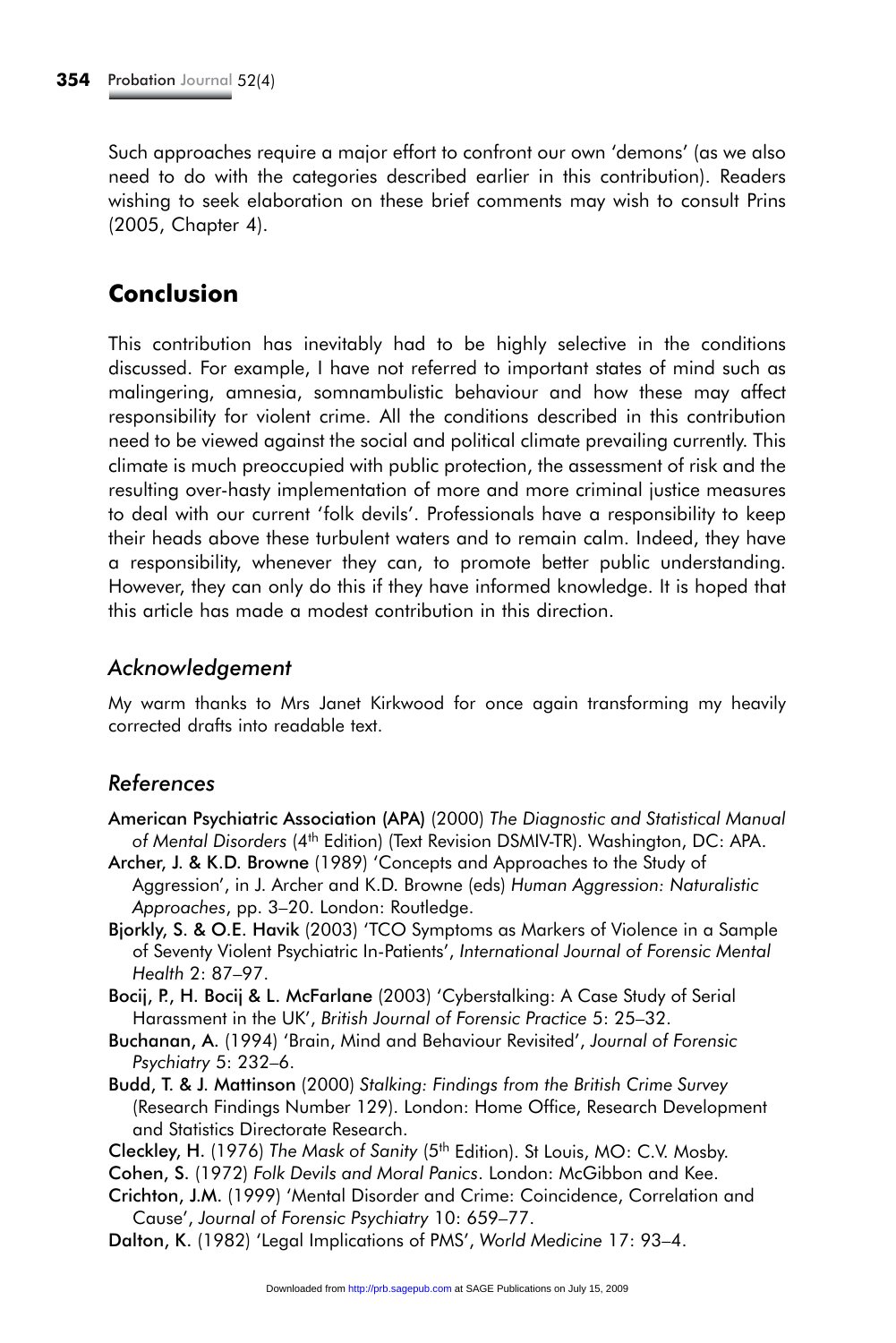- Day, K. (1993) 'Crime and Mental Retardation', in K. Howells and C.R. Hollin (eds) *Clinical Approaches to the Mentally Disordered Offender*, pp. 111–44. Chichester: Wiley.
- Day, K. (1997) 'Sex Offenders with Learning Disabilities', in S.G. Read (ed.) *Psychiatry in Learning Disability*, pp. 21–31. London: Saunders.
- Department of Health (1998) *Modernising Mental Health Services* (Section 1, December). London: Department of Health.
- Enoch, D. & W. Trethowan (1979) *Uncommon Psychiatric Syndromes* (2nd Edition). London: Butterworth-Heinemann.
- Fenwick, P. (1993) 'Brain, Mind and Behaviour: Some Medico-Legal Aspects', *British Journal of Psychiatry* 163: 565–73.
- Finch, E. (2002) 'Stalking: A Violent Crime or a Crime of Violence', *Howard Journal of Criminal Justice* 41: 422–33.
- Gelder, M.G., J.J. Lopez-Ibor, Jr. & N.C. Andreason (eds) (2000) *The New Oxford Textbook of Psychiatry* (2 Volumes). Oxford: Oxford University Press.
- Gunn, J. (1977a) 'Criminal Behaviour and Mental Disorders', *British Journal of Psychiatry* 130: 317–29.
- Gunn, J. (1977b) *Epileptics in Prison*. London: Academic Press.
- Gunn, J., G. Robertson, S. Dell & C. Way (1978) *Psychiatric Aspects of Imprisonment*. London: Academic Press.
- Harris, J. (2000) *The Protection From Harassment Act, 1997 An Evaluation of its Effectiveness* (Research Findings Number 130). London: Home Office Research, Development and Statistics Directorate.
- Henderson, Sir D. (1939) *Psychopathic States*. New York: Norton.
- Higgins, J. (1990) 'Affective Disorders', in R. Bluglass and P. Bowden (eds) *Principles and Practice of Forensic Psychiatry*, pp. 345–51. London: Churchill Livingstone.
- Higgins, J. (1995) 'Crime and Mental Disorder II: Forensic Aspects of Psychiatric Disorder', in D. Chiswick and R. Cope (eds) *Seminars in Practical Forensic Psychiatry*, pp. 52–86. London: Gaskell Books.
- Jones, G. & M.J. Owen (2004) 'Genetics: The Implications for Forensic Psychiatry', *Journal of Forensic Psychiatry and Psychology* 15: 696–704.
- Kendall, R.E. (1999) 'The Distinction Between Personality Disorder and Mental Illness', *British Journal of Psychiatry* 180: 110–15.
- Kramp, P. (2004) 'Schizophrenia and Crime in Denmark', *Criminal Behaviour and Mental Health* 14: 231–7.
- Laing, R.D. & A. Esterson (1970) *Sanity, Madness and the Family: The Families of Schizophrenics*. Harmondsworth: Penguin Books.
- Lamb, Lady Caroline (1812) Writing in her journal after having met Byron, as quoted by Elizabeth Jenkins in *Lady Caroline Lamb* (1932).
- Laurance, J. (2003) *Pure Madness: How Fear Drives the Mental Health System*. London: Routledge.
- Lishman, A. (1997) *Organic Psychiatry* (3rd Edition). Oxford: Blackwell.
- Lucas, P. (1994) 'Episodic Dyscontrol: A Look Back at Anger', *Journal of Forensic Psychiatry* 5: 371–407.
- Marshall, J. (1998) 'Dual Diagnosis: Co-Morbidity of Severe Mental Illness and Substance Misuse', *Journal of Forensic Psychiatry* 9: 9–15.
- Meloy, J.R. (ed.) (1998) *The Psychology of Stalking: Clinical and Forensic Perspectives*. London: Academic Press.
- Moran, P., E. Walsh, P. Tyrer, F. Burns, F. Creed & T. Fahy (2003) 'Impact of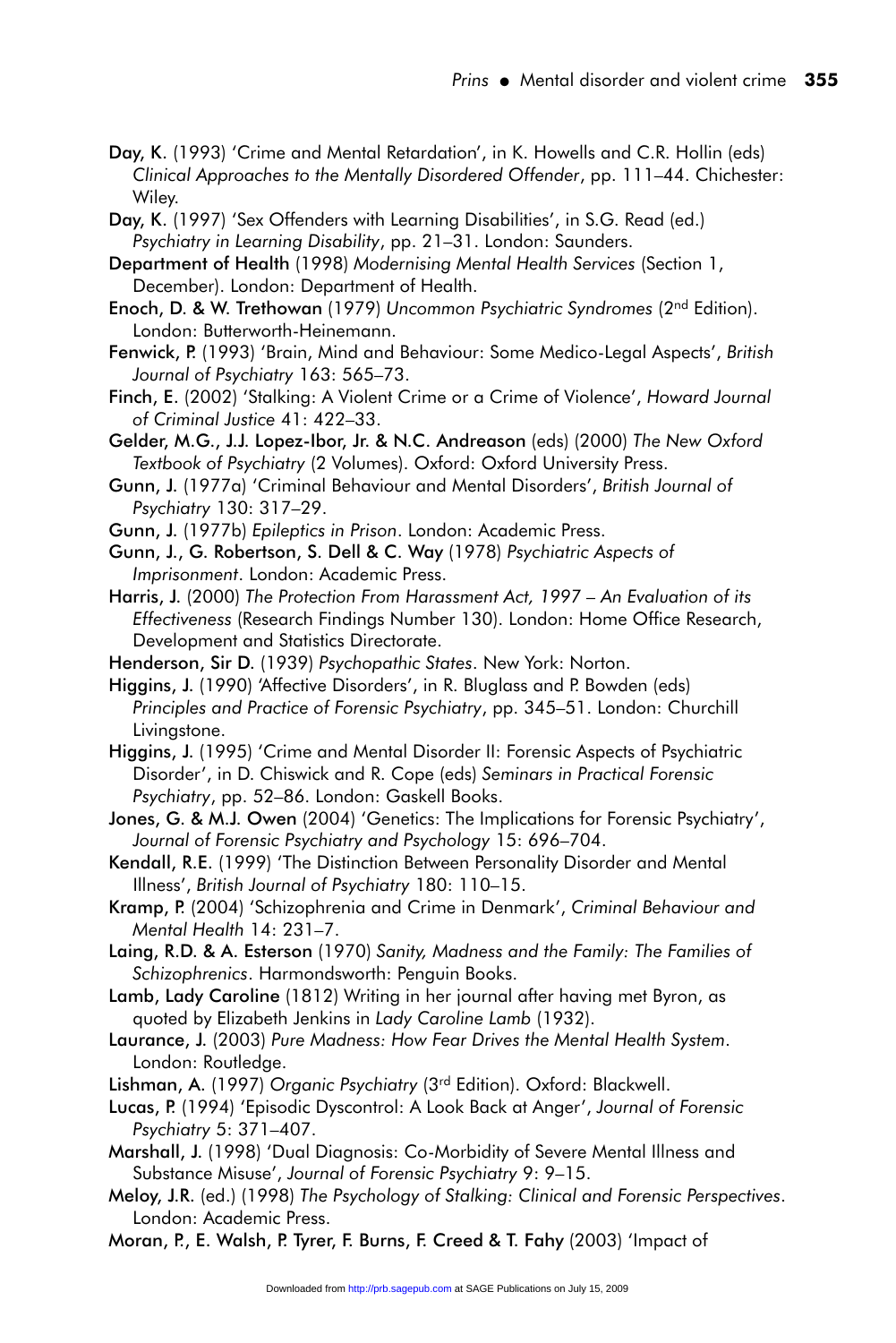Combined Personality Disorder and Violence in Psychoses: Report From the UK 700 Trial', *British Journal of Psychiatry* 182: 129–34.

- Mullen, P. (1981) 'Jealousy: The Pathology of Passion', *British Journal of Psychiatry* 158: 593–601.
- Mullen, P.E., M. Pathe & R. Purcell (1999) 'Study of Stalkers', *American Journal of Psychiatry* 156: 1244–9.

Murray, R., E. Walsh & L. Arsenault (2002) 'Some Possible Answers to Questions about Schizophrenia that Have Concerned John Gunn', *Criminal Behaviour and Mental Health, Festschrift to John Gunn, Supplement* 12: S4–9.

- Petch, E. (2002) 'Anti-Stalking Laws and the Protection From Harassment Act, 1997', *Journal of Forensic Psychiatry* 13: 19–34.
- Pines, A.M. (1998) *Romantic Jealousy: Causes, Symptoms, Cures*. London: Routledge.
- Prins, H. (1996) 'Othello, Leontes or What You Will: A Comment on Crichton', *Journal of Forensic Psychiatry* 7: 630–3.
- Prins, H. (2005) *Offenders, Deviants or Patients?* (3rd Edition). London: Brunner-Routledge.
- Purcell, R., M. Pathe & P.E. Mullen (2004) 'When Do Repeated Intrusions Become Stalking?', *Journal of Forensic Psychiatry and Psychology* 15: 571–83.
- Riordan, S. (1999) 'Indecent Exposure: The Impact Upon the Victims' Fear of Sexual Crime', *Journal of Forensic Psychiatry* 10: 309–16.
- Rutter, Sir M. (2005) 'How the Environment Affects Mental Health', *British Journal of Psychiatry* 186: 4–6.
- Schipkowensky, N. (1969) 'Cyclophrenia and Murder', in A.V.S. Ruck and R. Porter (eds) *The Mentally Abnormal Offender*, pp. 64–74. London: J. and A. Churchill.
- Sheridan, L., G. Davies & J. Boon (2001) 'The Course and Nature of Stalking: A Victim Perspective', *Howard Journal* 40: 215–34.
- Sheridan, L., R. Gillett & G. Davies (2002) 'Perceptions and Prevalence of Stalking in a Male Sample', *Psychology, Crime and Law* 8: 289–310.
- Simpson, A.I.F., B. McKenna, A. Moskowtiz, J. Skipworth & J. Harry-Walsh (2004) 'Homicide and Mental Illness in New Zealand', *British Journal of Psychiatry* 185: 394–8.
- Steadman, H., E.P. Mulvey, J. Monahan, P.C. Robbins, P.S. Applebaum, T. Grisso, L.H. Roth & E. Silver (1998) 'Violence by People Discharged from Acute Psychiatric In-Patient Facilities and by Others in the Same Neighbourhoods', *Archives of General Psychiatry* 55: 393–401.
- Szasz, T. (1987) *Insanity: The Idea and its Consequences*. New York: Wiley.
- Szasz, T. (1993) 'Curing, Coercing and Claims-Making: A Reply to Critics', *British Journal of Psychiatry* 162: 797–800.
- Taylor, P. & J. Gunn (1999) 'Homicides by People with Mental Illness: Myth and Reality', *British Journal of Psychiatry* 174: 9–14.
- Walsh, E., A. Buchanan & T. Fahy (2002) 'Violence and Schizophrenia Examining the Evidence', *British Journal of Psychiatry* 180: 490–5.
- Walsh, E., P. Moran, C. Scott, K. McKenzie, T. Burns, R. Creed, P. Tyrer, R.M. Murray & T. Fahy (2003) 'Prevalence of Violent Victimization in Severe Mental Illness', *British Journal of Psychiatry* 183: 233–8.
- West, D.J. (1965) *Murder Followed by Suicide*. London: Macmillan.
- Wheatley, M. (1998) 'The Prevalence and Use of Substance Abuse in Detained Schizophrenic Patients', *Journal of Forensic Psychiatry* 9: 114–30.
- White, G.L. & P.E. Mullen (1989) *Jealousy: Theory, Research and Clinical Strategies*. London: The Guilford Press.